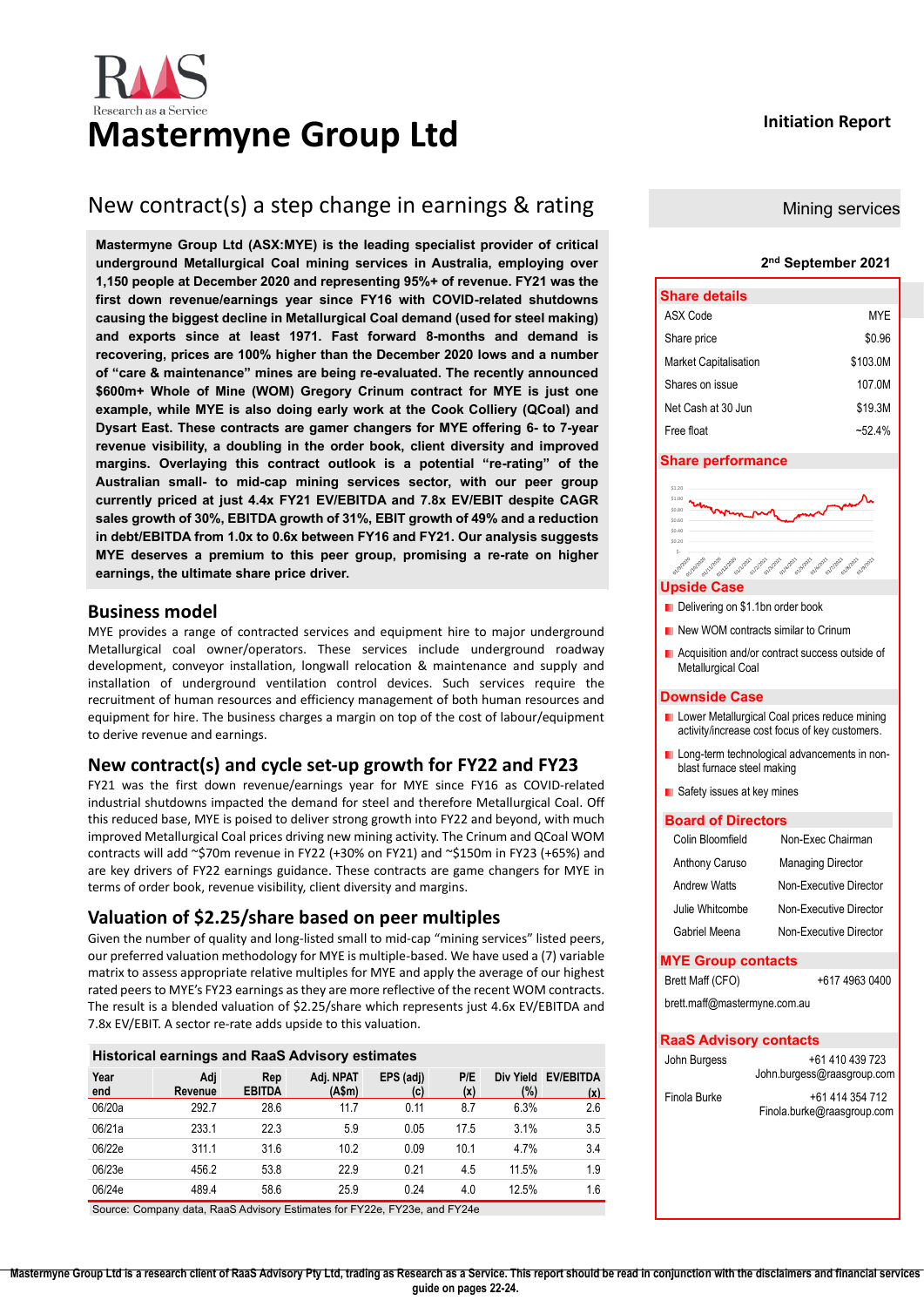

#### **Table of contents**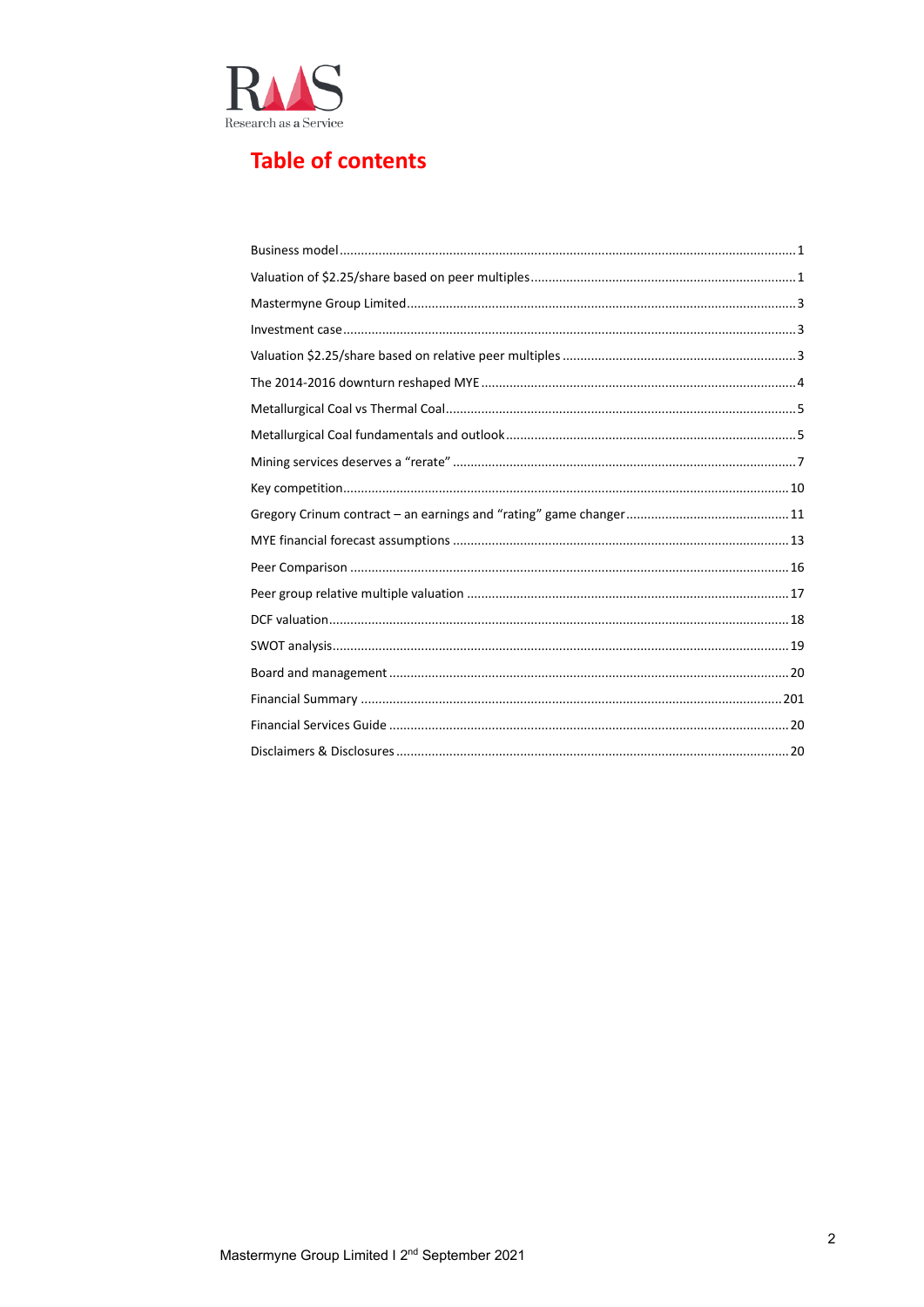

#### <span id="page-2-0"></span>**Mastermyne Group Limited**

**Mastermyne (ASX:MYE) listed on the ASX in 2010, raising \$40m at \$1.00/share. The group grew earnings impressively through FY13 then endured a 3-year downturn in FY14-FY16 on the back of lower Metallurgical Coal price-induced mining activity. Earnings recovered significantly from FY16 through FY20, with FY20 a record year in sales and EBITDA. Through this period the balance sheet saw significant repair in terms of debt levels and working capital metrics, placing the group in better shape for the next downturn and ultimate strategy. FY21 turned out to be that downturn, with COVID-induced declines in industrial activity reducing Australian Metallurgical coal exports by the greatest amount since at least 1971. Despite this, MYE delivered positive EBIT, retained a net cash position of \$19.3m and secured a game-changing WOM contract, inspired by rising Metallurgical Coal prices. Higher prices are seeing more "care and maintenance" mines looking to resume production for ownerships that require the appropriate skills and financial resourcing to deliver such projects. MYE is well placed to deliver their ultimate strategy.** 

#### <span id="page-2-1"></span>**Investment case**

Off the lower FY21 earnings base, MYE is poised for a period of solid earnings growth, and we believe this could be overlaid with a general "mining services" sector re-rate, offering significant share price upside. Key points regarding this thesis are outlined below:

- ٠ FY21 earnings were impacted by lower Metallurgical Coal activity which stemmed from the biggest reduction in demand since at least 1971 according to the International Energy Agency (IEA) due to COVID-induced slowdowns in construction and car making (biggest steel markets).
- Fast forward eight-months and Metallurgical Coal prices are 100% higher than the December 2020 lows on recovering European demand and trade disruptions caused by China's import ban on Australian coal.
- The Gregory Crinum WOM contract announced in May 2021, for a 7-year term promises \$95m in annual m. revenue (40% of the FY21 revenue base) at better than group EBITDA margins. This mine is coming out of care & maintenance for new owners and promises to be a significant re-rating catalyst, improving earnings visibility with greater than industry average contract length.
- Discussions continue for other WOM contracts, namely QCoal (Cook) and Dysart, and based on the number of people likely to be employed, look similar in scale to Crinum.
- Management is looking to diversify revenues into other underground hard rock mining operations using existing skill sets, which is not only a revenue opportunity (\$250m in tender opportunities currently), but a further rerating catalyst given the current 95+% exposure to Metallurgical Coal;
- FY21 net cash was \$19.3m, providing sufficient capital to gear-up for two large WOM contracts which in return promise long visibility and higher margins.
- Finally, we see a re-rating potential for the greater small to mid-cap mining services sector, and our analysis suggests MYE deserves a multiple at the top-end of the peer group.

#### <span id="page-2-2"></span>**Valuation \$2.25/share based on relative peer multiples**

Given the number of comparable ASX listed peers, their extensive listed track record and analyst coverage, we prefer a relative multiple valuation approach for MYE. To establish the appropriate "relative" (premium or discount) we have used a (7) variable matrix with (4) qualitative and (3) quantitative measures. Our analysis suggests MYE deserves a premium to the peer group, so our reference multiple is the average of the highest rated four stocks in our selection. Based on MYE's FY23 earnings this would equate to an EV/EBITDA 7.8x and EV/EBITDA of 4.6x, which translates to a blended valuation of \$2.25/share for MYE.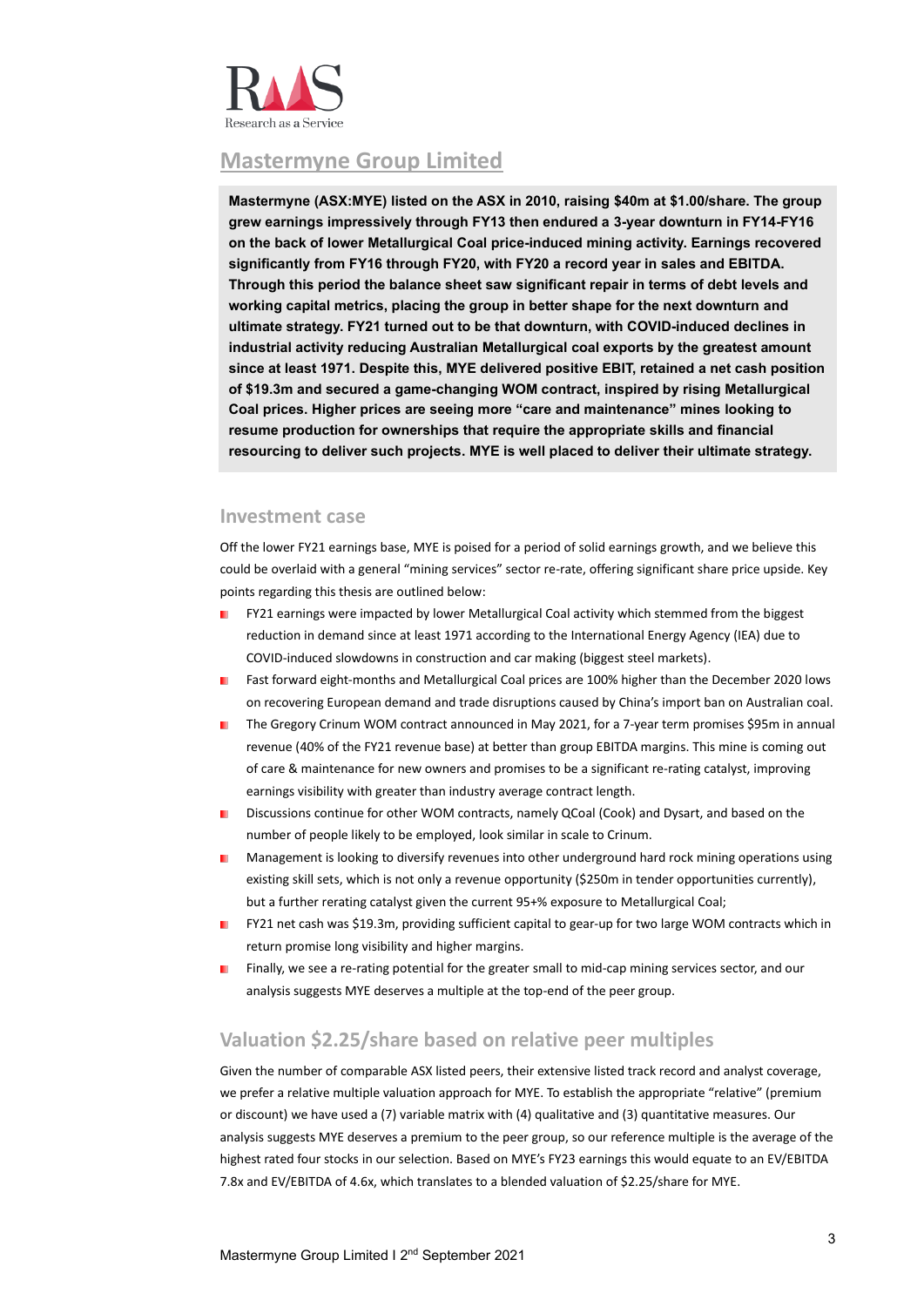

#### <span id="page-3-0"></span>**The 2014-2016 downturn reshaped MYE**

#### **Background**

MYE is the leading specialist provider of critical underground Metallurgical Coal mining services in Australia, employing over 1,150 people at December 2020. Services provided to major owner/operators include:

- Underground roadway development
- Conveyor installation ٠
- Longwall relocation and maintenance ٠
- Design & engineering of specialist equipment
- Supply and installation of ventilation devices ٠
- Equipment hire
- Strata consolidation (chemical injection) ٠
- Training services. ٠

The group listed in May 2010, raising \$40m at \$1.00/share with pro-forma group EBITA at the time of \$12.2m, and the offer representing 7.1x EV/EBITA and 9.7x price/earnings.

#### **2014 cyclical earnings decline**

In 2014 the business experienced a cyclical downturn on the back of lower coal price-induced production/cost measures and the expiry of some key contracts, which lasted 3-years. FY14 revenue declined ~31%, EBITDA ~53% and NPAT ~74%, while net debt peaked at \$13.0m in FY16.

Learnings from the cycle and, one suspects dealing with their lenders during this period, changed the capital management strategy of the company which remains in place to this day, even reiterated in the FY20 annual report, and can be summarised as:

- Maintain a net cash position for financial flexibility
- Be adverse to debt
- Invest counter to the cycle
- Maintain a pay-out ratio of 40%-60% of NPAT, skewed to the June half.

#### **Relative strength in recent FY21 downturn**

According to the IEA, the recent CY20 downturn in Metallurgical Coal demand was the largest since IEA records began in 1971 and most likely the largest since the second World War. Global consumption of Metallurgical Coal declined ~3.2%, demand ~9% and exports ~12%.

Against this backdrop MYE maintained profitability and a strong net cash position in 1H21 despite sales declining 19% and EBIT 57%. These declines came mainly off the back of mine closures related to lower production volumes/prices.

2H21 saw an improved profitability relative to 1H21, with reported EBITDA of \$12.5m against \$9.8m in 1H21 while net cash ended at \$19.3m.

Late in 2HFY21 MYE was awarded the \$600m WOM Gregory Crinum contract (discussed later), undoubtably supported by the group's current capital structure. The group has also been investing ahead of the cycle in capital equipment in FY18 through FY20 with capex above underlying depreciation despite low Metallurgical coal prices. Both these actions will benefit the group in FY22 and beyond.

The following table summarises MYE's FY21 result by half year.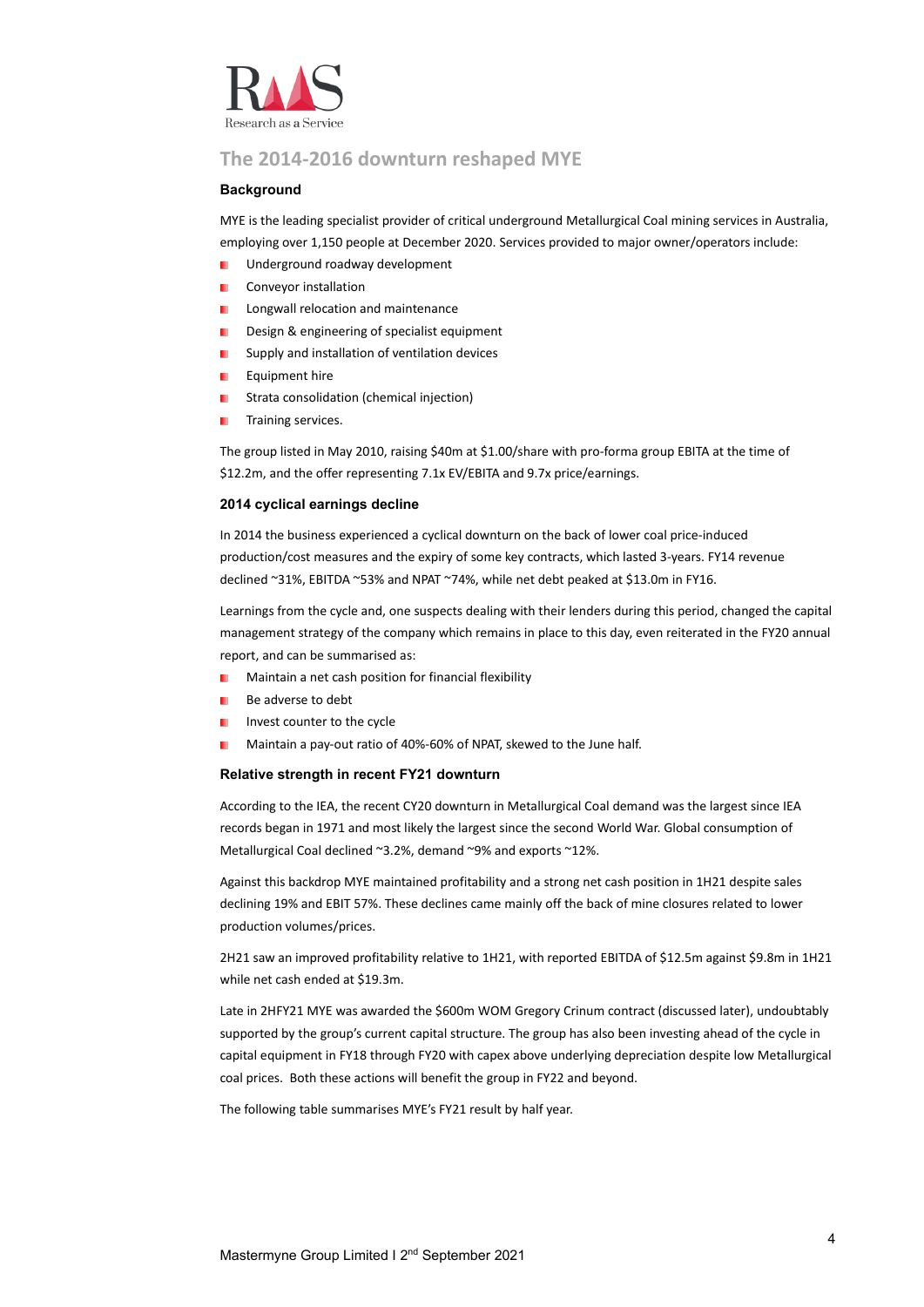

#### **Exhibit 1: MYE FY21 earnings summary by half year**

| Variable (A\$m)        | 1H20  | 1H <sub>21</sub> | $%$ Chg | 2H20  | 2H21  | % Chg  |
|------------------------|-------|------------------|---------|-------|-------|--------|
| <b>Sales</b>           | 136.4 | 110.9            | $-19%$  | 156.3 | 122.2 | $-22%$ |
| Contracting            | 126.1 | 102.0            | $-19%$  | 145.2 | 111.9 | $-23%$ |
| Hire/Sale of goods     | 10.3  | 8.9              | $-13%$  | 11.1  | 10.3  | $-8%$  |
|                        |       |                  |         |       |       |        |
| <b>Gross Profit</b>    | 15.8  | 13.8             | $-13%$  | 19.5  | 16.6  | $-15%$ |
| GP%                    | 11.6% | 12.4%            | 7%      | 12.5% | 13.6% | 9%     |
|                        |       |                  |         |       |       |        |
| <b>Operating Costs</b> | 4.4   | 4.0              | $-8%$   | 2.4   | 4.1   | 75%    |
| <b>EBITDA</b>          | 11.4  | 9.8              | $-15%$  | 17.2  | 12.5  | $-27%$ |
| Depreciation           | 4.9   | 6.3              |         | 6.2   | 6.2   |        |
| <b>EBIT</b>            | 6.6   | 3.4              | $-48%$  | 11.0  | 6.3   | $-43%$ |
|                        |       |                  |         |       |       |        |
| <b>Adiusted NPAT</b>   | 4.3   | 2.0              |         | 7.3   | 3.9   |        |
|                        |       |                  |         |       |       |        |
| Net Cash               | 4.9   | 17.4             |         | 25.0  | 19.3  |        |

Source: Company financials & RaaS Analysis

#### <span id="page-4-0"></span>**Metallurgical Coal vs Thermal Coal**

While the word "coal" is often used in reference to both Metallurgical and Thermal coal, the two should not be used in the same sentence. The use and therefore outlook for each is completely different, and in a world of increased climate change policies and public opinion, the distinction is important for the perceptions of Metallurgical Coal and therefore MYE.

#### **Metallurgical/Coking Coal**

Metallurgical Coal is used in steel making as a reductant (to convert iron oxide into metallic iron), as a carbon source to produce heat, and in the blast furnace to support the burden (preventing the iron ore and fluxes from collapsing into the liquid iron).

From an environmental viewpoint there are alternatives to steel, such as timber, aluminium and carbon fibre, but they have not been widely adopted in the key industries of construction and car making.

As China matures, increased steel recycling and the use of electric arc furnaces as a carbon source (at the expense of newly made steel) may reduce demand for steel making over time, but this lack of commercially viable alternatives will likely see demand for Metallurgical Coal for some time.

#### **Thermal Coal**

Thermal Coal is used to generate electricity and is cited as the single largest contributor to global carbon emission.

Thermal Coal competes directly with hydroelectricity, nuclear, gas/LNG and renewables. As a result there is a significant risk of near-term technological disruption, and consequently lower demand for thermal coal. For these reasons many new thermal coal projects are becoming increasingly un-bankable, with many major miners exiting the sector.

#### <span id="page-4-1"></span>**Metallurgical Coal fundamentals and outlook**

Using the 2020 IEA "Coal 2020 Analysis & forecasts to 2025" as a reference we make the following observations regarding the Metallurgical Coal market over recent years and key outlook comments.

China is the largest coal producer in the world, with 83% of this production thermal and 17% Metallurgical. This is all used internally with China a net importer of their remaining power (thermal) and industrial (Metallurgical) requirements.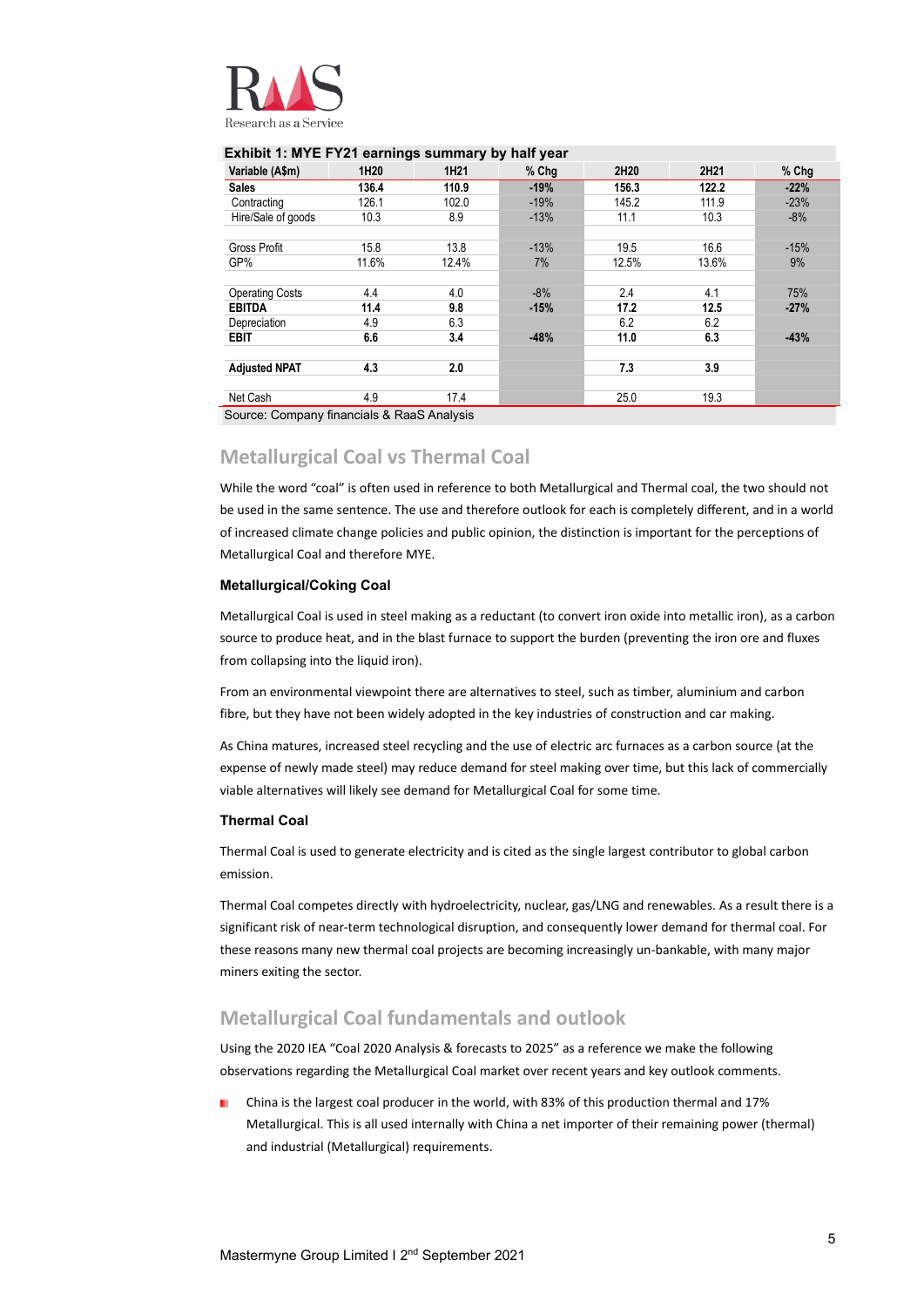

- 32% of Metallurgical coal demand was met by imports in 2019, 88% of which is seaborne trade. This seaborne market is highly concentrated with Australia representing ~60% of seaborne trade, followed by the US (14%), Canada (10%) and Russia (9%).
- Asia Pacific is ~75% of the seaborne market, with China ~25%.
- The IEA uses the World Steel Association (WSA) [https://www.worldsteel.org/steel-by](https://www.worldsteel.org/steel-by-topic/statistics/short-range-outlook.html)[topic/statistics/short-range-outlook.html](https://www.worldsteel.org/steel-by-topic/statistics/short-range-outlook.html) as their reference for global steel demand, which ultimately drives the demand for Metallurgical Coal.

Following a -0.2 decline in FY20, the WSA is forecasting steel production growth of 5.8% in 2021 and 2.7% in 2022. China now represents 55% of global steel production.

- Metallurgical coal demanding declined ~8% in 2020, the result of COVID related lockdowns denting steel production in all economies except China. Recovery is expected in 2021, predominantly in India and Japan.
- Exports as a result declined ~12% in 2020, greater than demand due to delays in discharging coal ships at Chinese ports. A recovery is also forecast for 2021, albeit disrupted by China trade policies.



#### **Exhibit 2: Changes in Metallurgical coal imports & exports by country 2019-2021F**

Source: IEA Coal 2020 Analysis & outlook

Further to the IEA analysis the current Metallurgical coal market is seen by many commentators as "disrupted" and/or "structurally imbalanced" due to recent bans on Australian imports by China, which has disrupted trade flows and resulted in China pay a premium to source from other regions, in particular the US. Australian exports have been diverted to other traditional markets such as Japan, Korea and Taiwan. As a result of these bans:

- China spot buying has reduced from ~75% to ~45% ٠
- Europe now represents 18% of Australia Metallurgical coal exports, up from 5% PCP
- CFR China prices have diverged from FOB Australian prices to be ~A\$150/tonne higher and record levels.

BHP has divested all thermal coal interests and "to focus our coal portfolio on higher quality metallurgical coal assets used in steelmaking". BHP cites the current differential between FOB prices and China CFR as a value leakage for FOB producers, and an uncertain period ahead while natural trade flows are impaired. Longer term BHP believe the "a wholesale shift away from blast furnace steel making…..is still decades in the future". Demand "is expected to expand alongside the growth of the steel industry in HCC importing countries such as India".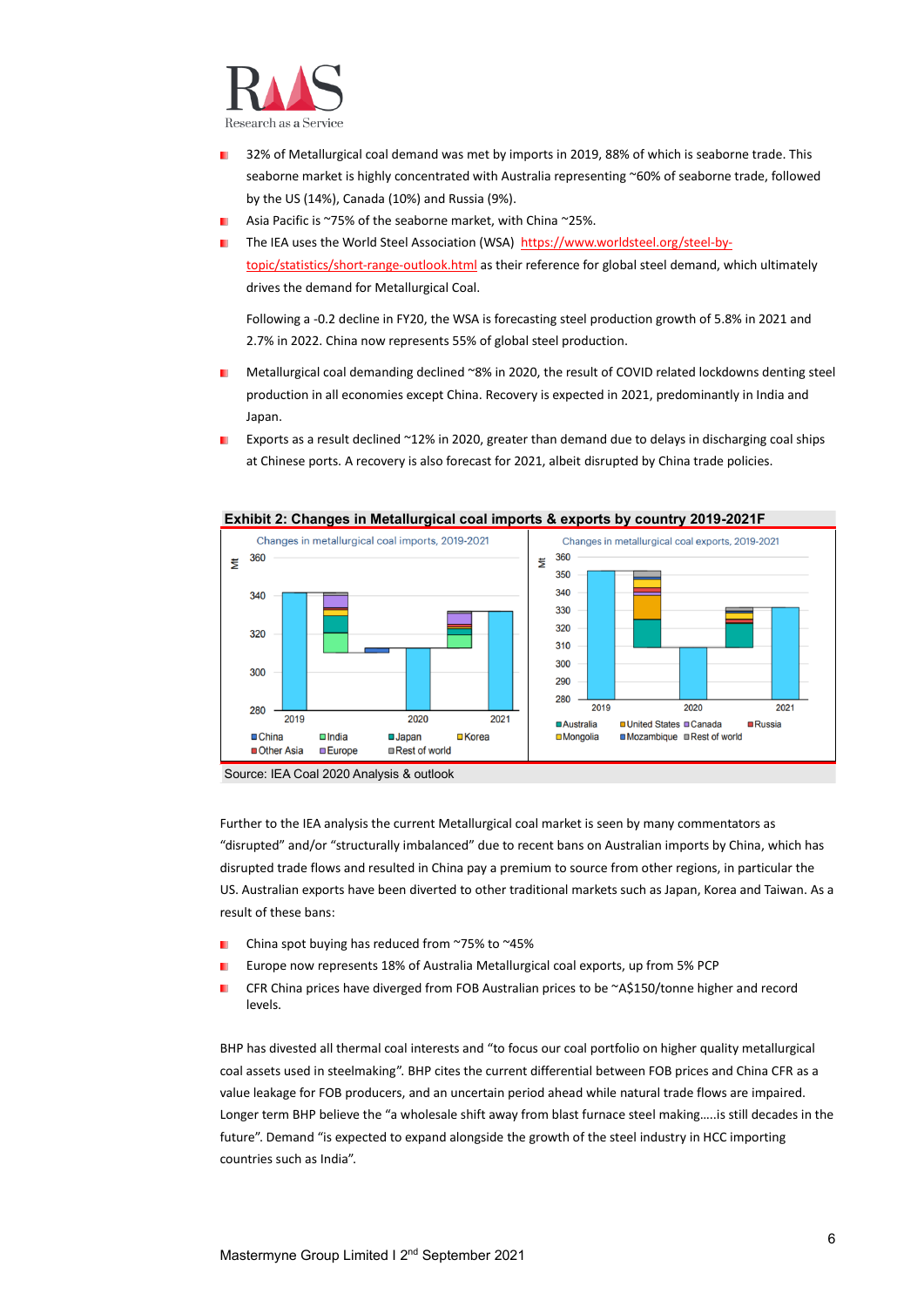

South 32 (ASX:S32) in its recent FY21 result presentation (page 28) suggests near-term pricing is supported by strong ex-China demand (mainly Japan, Korea and Taiwan) and tight supply from Australia while highlighting the China CFR price premium and the shift in Australian export trade flows.

#### **MYE share price correlation to Metallurgical coal**

The importance of the Metallurgical coal outlook to MYE can be summarised in the correlation between the Metallurgical coal price and the MYE share price.

After a period of relative out performance due to the balance sheet repair and earnings leverage off the low FY16 base, since June 2018 there has been a 0.62 correlation coefficient between the share price of MYE and the Metallurgical coal price (using the SCAFc1 or Singapore Exchanges TSI FOB Australia).



#### **Exhibit 3: Correlation of Metallurgical coal prices against the MYE share price**

Source: Thompson Reuters & RaaS analysis

#### <span id="page-6-0"></span>**Mining services deserves a "rerate"**

The "Mining Services" sector typically conflates a range of business models, commodity exposures, skill sets and company specific issues.

Recent failures in the space such as RCR Thomlinson and McAleese, and earnings/share price implosions such as BLY and DCG, together with commodity cycle cyclicality are often cited/remembered as reasons to be wary of the sector, and therefore justify below market earnings multiples

A closer examination of such failures/implosions highlights the risk of debt and poor contract structure within the sector, particularly relating to large, fixed price contracts and the recovery of contract variations.

Outside of the failures/implosions mentioned above we have put together a "portfolio" of long-(ASX) listed small to mid-cap mining services players comprising MYE, LYL, NWH, MAH, MLD, GNG, EHL and MSV.

The combined financial performance of this portfolio since FY16 may surprise some, with:

- CAGR revenue growth of 30%
- CAGR EBITDA growth 32%
- An EBITDA margin range of 15% to 18.7% over the period
- CAGR EBIT growth of 49%
- Reduction in debt/EBIT from 1.0x in FY16 to 0.5x in FY21
- Average capex/depreciation of 0.8x.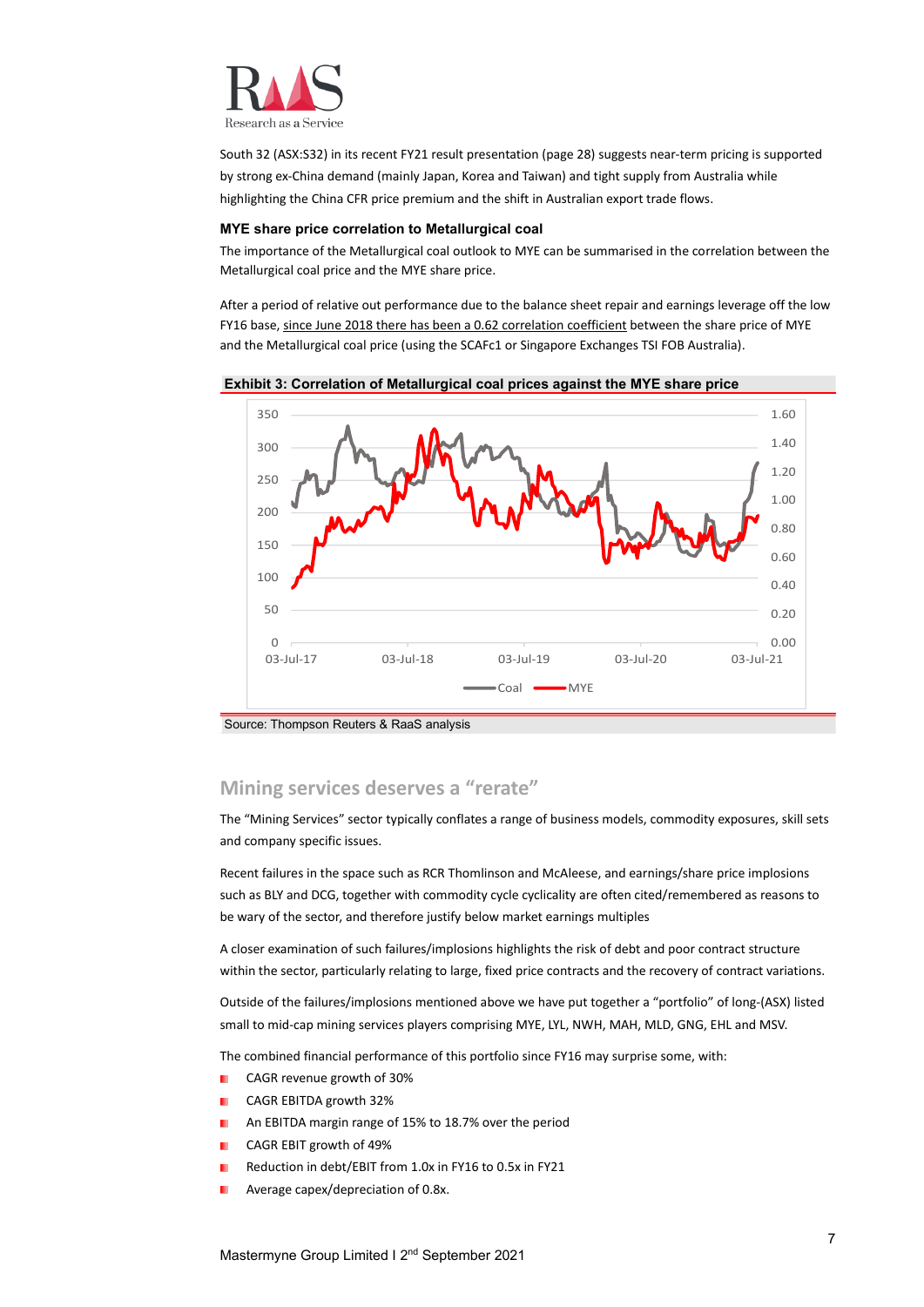

Debt to EBITDA of the peer group has halved since FY16, falling from 1.0x in FY16 to 0.5x forecast in FY21. This is despite some significant acquisitions and capex spends by NRW (FY20) and MAH (FY21) respectively over the period.

MYE over this period had reduced net debt from \$13m to net cash of \$19.3m including a \$6m capital raise in 2017.



#### **Exhibit 4: RaaS Mining Services index debt/EBITDA – FY16-FY21**

Interestingly, peer group EBITDA margins (adjusted for AASB16) have been in a tight band despite inherent commodity price/activity level fluctuations. Between FY16 and FY21 EBITDA margins for the portfolio ranged between 15% (FY17) and 18.7% (FY19), far less volatile than one might think.



**Exhibit 5: RaaS Mining Services index EBITDA margins – FY16-FY21**

Source: Company financials & RaaS estimates

The 30% CAGR sales growth and 31% CAGR EBITDA growth has been achieved with an average capex/depreciation spend of 0.8x. There is some lumpiness to this spend mainly due to EHL and MAH, but the chart below highlights a relatively low capital intensity and perhaps conservative depreciation policies.

Source: Company financials & RaaS estimates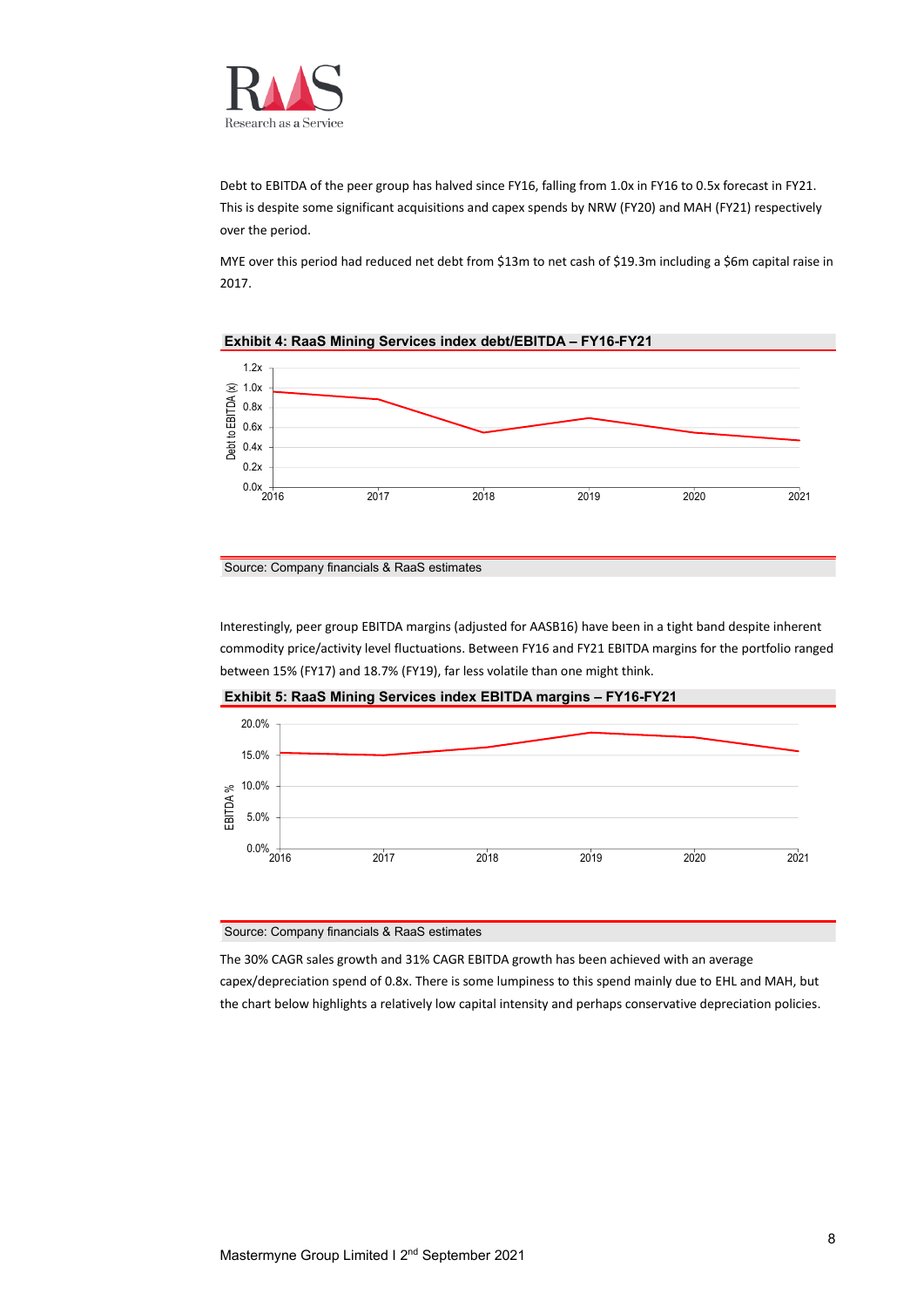





Source: Company financials & RaaS analysis

Despite this performance our equally weighted small cap mining services portfolio/index in share market terms has underperformed the ASX200 and ASX Materials indices over the last 3-years. The chart below is based to 100 from 1 July 2018 and suggests 17% relative under performance to the Material Index and 6% to the ASX200 Index.



**Exhibit 7: RaaS mining services "small cap" index vs Materials and Energy**

Source: Thompson Reuters & RaaS analysis

If we overlay the peer group financial performance since 2016 and the prospect of an improving commodity cycle as the world comes out of COVID, which is already evident in stronger commodity prices, then a rerate" of the "small-cap Mining Services" sector is not only deserved but highly likely.

Outperformance will come from stocks that are currently relatively undervalued with a superior outlook/industry/company structure.

To establish a guide for ranking mining services stocks and therefore relative earnings multiples we have created a matrix of (7) equally rated variables, (4) somewhat subjective/qualitative and (3) quantitative in nature. The higher the total, the higher the relative earnings multiple should be compared to the peer group.

These variables are listed and explained below:

**Revenue diversity**. Exposure to a single commodity or single client is high risk, with investors typically preferring some diversity to mitigate risk, so we mark down commodity/client concentration.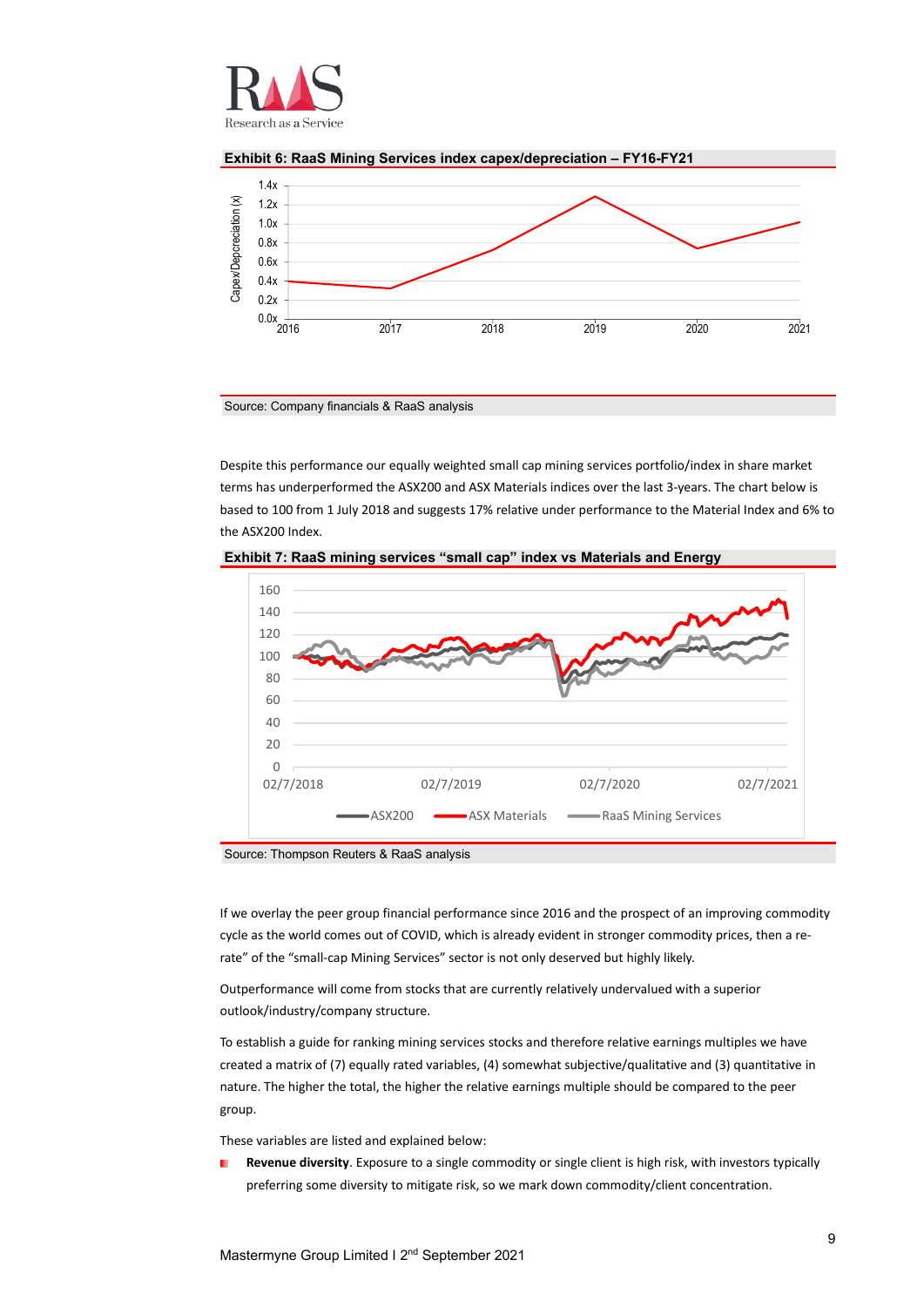

- **Contract length**. The longer the contract term in years the more visibility, allowing better management of resources, both labour and consumables. We estimate the average contract term for each company based on multiple contract announcements.
- **Contract terms**. Contracts can range from fixed price to cost plus to production based, and all can m. include contract variations. Protection clauses from cost inflation and the like are also preferred.
- **Competition**. It goes without saying the more competition in the space, the tighter the winning margin is likely to be, and therefore the less room for cost overruns.
- **Capital intensity**. The higher the capital intensity, measured by both capex/sales and working capital/sales, the more capital is required to deliver revenue and earnings growth. We rank the peer group on both metrics and take the average as our capital intensity measure.
- **Balance sheet strength (debt/EBITDA)**. With most mining services implosions linked back to high debt levels, and new work typically requiring some capital investment, having a strong balance is important. We rank the group from highest to lowest and convert to a score between 1 and 5.
- **Cyclicality**. We look at how many EBITDA declines there have been over the last 7-years to gauge ٠. earnings cyclicality and rank each company accordingly.

The following table summarises the results and suggests MYE sits third in rankings behind NBN/utilities service companies SSM and BSA, and just above drill contractors MSV and DDH. Only revenue diversity, both from commodity (95%) and customer (65%) keeps the group from recording the top spot, in our view.

| <b>Company Name</b>      | <b>Ticker</b> | Revenue<br><b>Diversity</b> | Contract<br>length | type       | <b>Contract Competition</b> | Capital<br>intensity | Debt/<br><b>EBITDA</b> | <b>Cyclicality</b> | <b>Total</b> |
|--------------------------|---------------|-----------------------------|--------------------|------------|-----------------------------|----------------------|------------------------|--------------------|--------------|
| Service Stream           | <b>SSM</b>    |                             |                    |            |                             |                      |                        |                    | 25           |
| <b>BSA Limited</b>       | <b>BSA</b>    |                             |                    | $\sqrt{2}$ | ◠                           |                      |                        |                    | 22           |
| <b>Mitchell Services</b> | <b>MSV</b>    |                             |                    |            |                             |                      |                        |                    | 21           |
| Licopodium               | LYL           | $\sqrt{2}$                  |                    | $\sqrt{2}$ |                             |                      |                        |                    | 21           |
| DDH1                     | <b>DDH</b>    |                             |                    |            | n                           |                      |                        |                    | 20           |
| NRW Holdings             | <b>NWH</b>    | 3                           | ົ                  | $\sqrt{2}$ | 3                           | $\sqrt{2}$           | ົ                      |                    | 20           |
| Emeco                    | EHL           |                             | ົ                  |            |                             |                      | ⌒                      |                    | 19           |
| <b>MACA</b>              | <b>MLD</b>    |                             |                    |            |                             |                      |                        |                    | 17           |
| Macmahon                 | <b>MAH</b>    | $\sim$                      |                    |            | $\sim$                      |                      |                        |                    | 17           |
| <b>GR</b> Engineering    | <b>GNG</b>    | ŋ                           |                    |            |                             |                      | G                      |                    | 17           |
|                          |               |                             |                    |            |                             |                      |                        |                    |              |
| Mastermyne               | <b>MYE</b>    |                             | 4                  | ◠          | 4                           | ◠                    | 4                      |                    | 22           |

#### **Exhibit 8: Peer Group comparison for relative multiples**

Source: RaaS Analysis

#### <span id="page-9-0"></span>**Key competition**

In terms of underground coal contractors, MYE's key competition is unlisted PIMS Group.

Formed in 2008 with the combination of Pacific International Mining Group and Diahminco, the group pivoted to underground services and mining consultation in 2013.

Following the mining downturn in 2014/2015 the group has been awarded major development contracts at:

- Oaky No 1 coal mine for Glencore in the Bowen Basin, QLD m.
- North Goonyella underground Metallurgical coal mine for Peabody Coal in near Mackay in QLD п
- ٠ Broadmeadow underground Metallurgical coal mine for BMA (a JV between BHP and Mitsubishi) in Moranbah, QLD.

The group is estimated to employ 200-300 people (against ~1,150 for MYE) and has offices in North Mackay and Wollongong.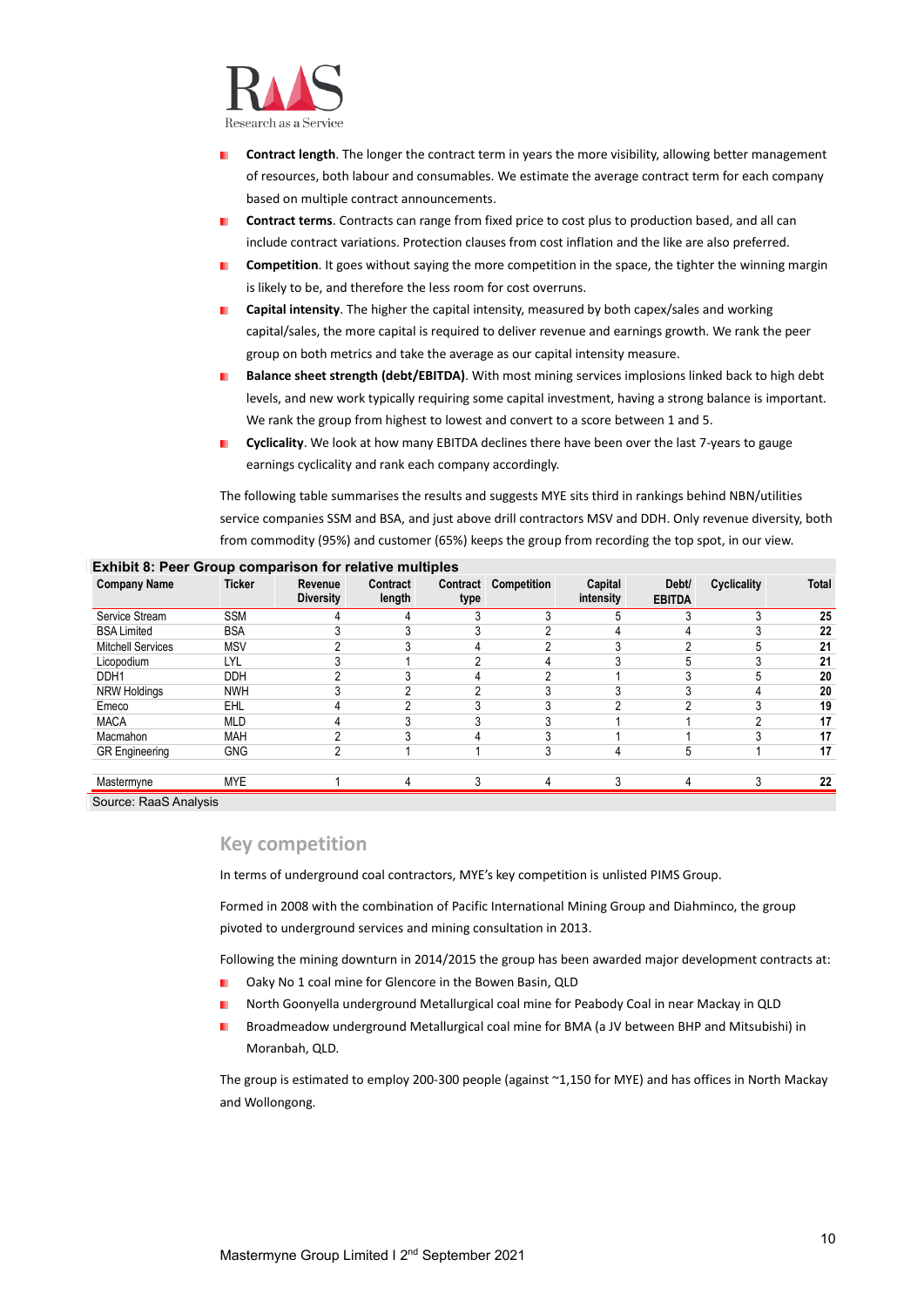

#### <span id="page-10-0"></span>**Gregory Crinum contract – an earnings and "rating" game changer**

Following the appointment in November 2020 as "underground mine operator", MYE announced the "Whole of Mine" contract details In June 2021. The contract was signed for 7-years and is worth between \$600 and \$660m with Sojitz Blue Pty Ltd, a subsidiary company of Sojitz Corporation out of Japan.

Gregory Crinum is an old mine previously owned by the BHP/Mitsubishi JV and sold to Sojitz Blue in March 2019 for \$100m. MYE worked on the mine for the BHP JV from 2009 to 2015 before it was closed, so it well understands the mine's geology.

We view this contract as a game changer for MYE in terms of earnings visibility and market "rating", setting the stage for further contracts with the likes of QCoal (Cook Colliery) and Dysart East.

Key points to note for the contract include:

- Initial re-establishment of underground infrastructure expected to take 6-months and represent ~\$60m in revenue, ~\$40m of which is likely to land in FY22
- Staged bord & pillar production over 6.5 years expected to see 11m tonnes (ROM) over the life of the project, resulting in revenue varying between \$90m and \$110m per year for MYE
- At full production the mine will employ 180 full time personnel
- Equipment will be supplied from the current MYE fleet
- The contract is said to have minimal downside risk while at the same time rewarding production performance
- As a result of the long contract term, the group's order book has almost doubled from \$600m to \$1.1bn.

Similar "appointment of mine operator" announcements to the ASX have been made over the last 6-months by MYE, with every chance they will convert to a WOM contract, namely:

**Dysart East in November 2020**, with mining plans currently up for public submission. Mine plans for a bord & pillar operation with a production rate of 1.9mtpa were approved for the Mining Lease and it is anticipated the project will employ 200 people at full production.

Bengal Coal is a private company incorporated in 2009 for the purpose of developing the Dysart East Coal project, with major shareholder Bengal Energy out of India.

**QCoal (Cook Colliery) in July 2021**, announcing MYE's selection "to operate" the mine and involvement in "early contractor works" including the recommissioning of underground infrastructure, overhauling of mining equipment and all associated procurement works.

QCoal acquired the Cook Colliery from Bounty Mining in 2020 following its receivership in December 2019 following a roof fall, low commodity prices and inability to gain funding for "place change mining".

The recurring theme with these contracts is that they are with small- to mid-tier owners who do not necessarily have the resources and/or experience of operating underground coal mines in Australia.

Should these preferred contractor announcements move to contract status we estimate similar additions to the order book as Gregory Crinum (\$500m-\$600m for each project) annual revenue from these WOM contracts could reach \$250m by FY24.

This would reduce the current exposure to Anglo America from ~60% in FY21 to ~30%, further diversify the customer base and double FY21 revenue.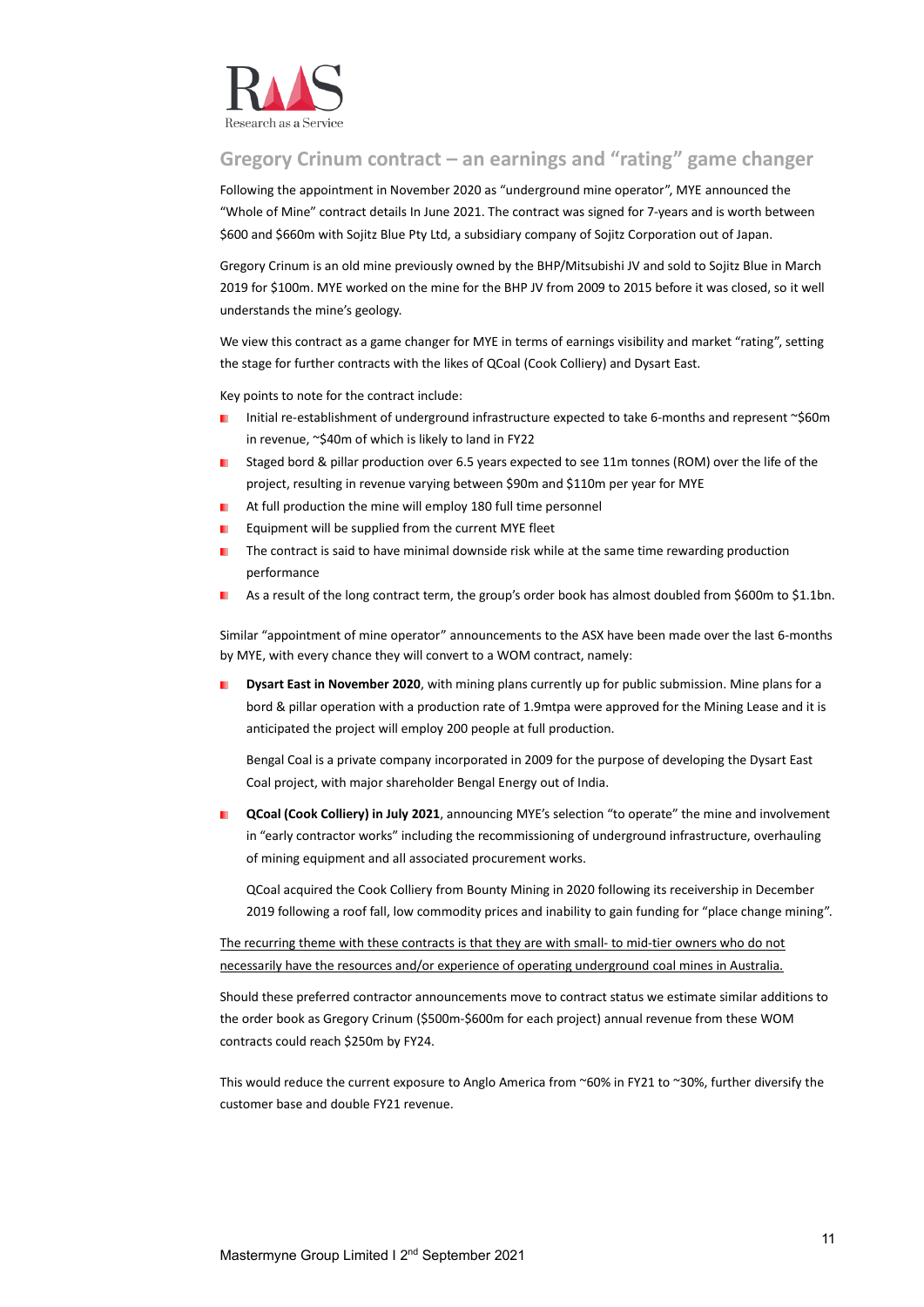



Source: RaaS estimates & company announcements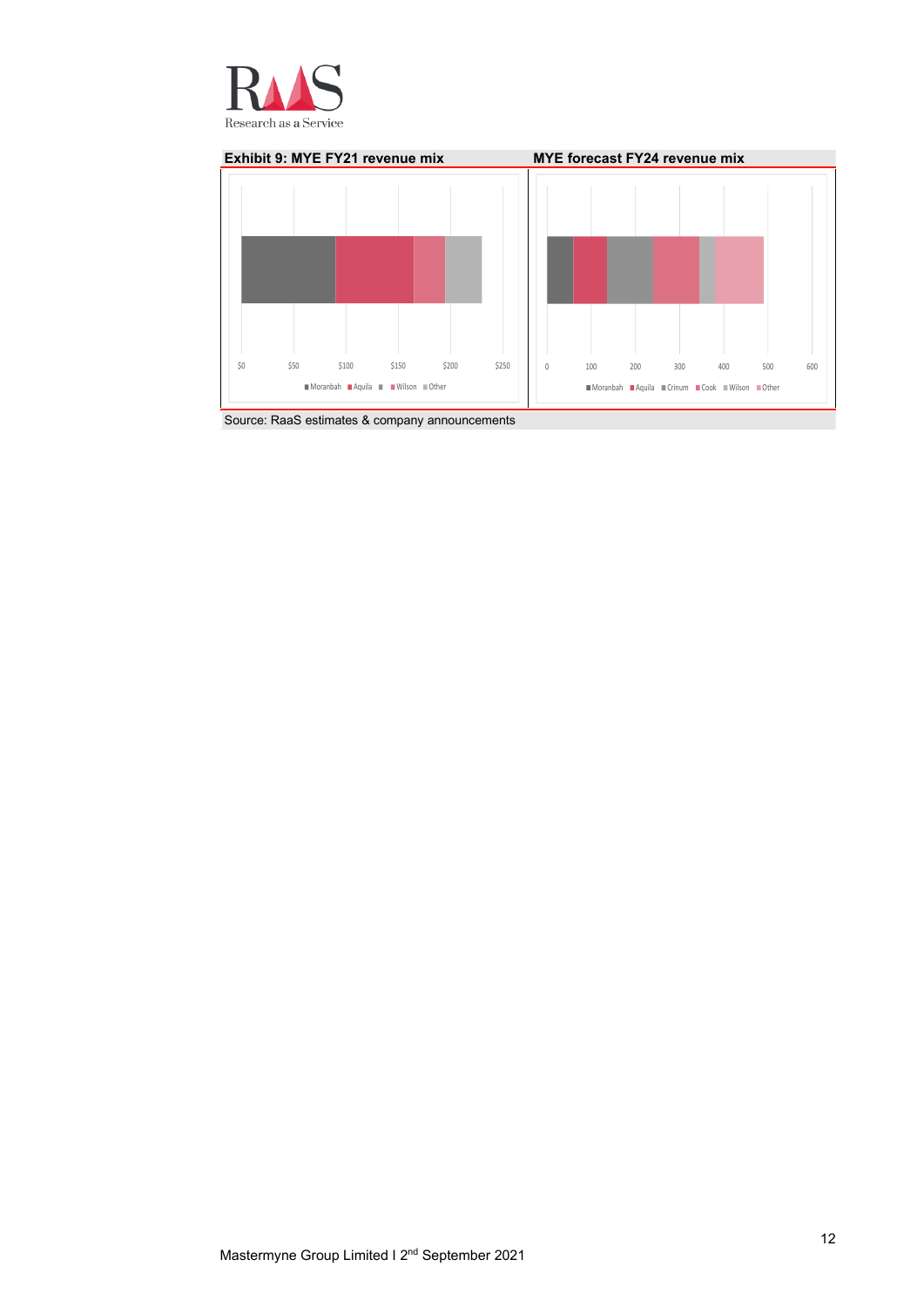

#### <span id="page-12-0"></span>**MYE financial forecast assumptions**

#### **Revenue**

We have pieced together key contract announcements in order to estimate revenue across our forecast period. We have cross-checked these estimates against the current order book as sense check:

- Revenue guidance for FY22 is \$300m-\$320m
- Anglo (Moranbah North and Aquila) projects are forecast to dominate FY22 revenues accounting . for ~60% of total MYE revenues. While the Aquila contract expires in FY23 we have assumed rollover.
- Crinum will contribute for the first time in FY22, estimated at \$40m, growing to ~\$90m in FY23 and ~\$105m in FY24.
- **Now the final QCoal contract is yet to be signed, detailed information in the FY21 result** presentation suggests the deal is done and we have factored this contract into our numbers accordingly, with ~\$30m revenue expected in FY22 and ~\$100m in FY23.
- We have probability weighted a potential contribution from the Dysart East WOM site at (50%) **START** and assumed a total contract size 20% lower than Crinum and QCoal.
- ш Wilson Mining is forecast to achieve revenues equal to that at acquisition (\$30m).

|                       | 2020A | 2021A | 2022F | 2023F | 2024F        |
|-----------------------|-------|-------|-------|-------|--------------|
| Contracting           | 292   | 233   | 241   | 251   | 244          |
| Anglo America         | 185   | 165   | 165   | 165   | 135          |
| Moranbah Nth          | 90    | 90    | 90    | 90    | 60           |
| Aquilia Underground   | 75    | 75    | 75    | 75    | 75           |
| Grosvenor             | 20    | 0     |       | 0     | 0            |
| <b>BMA</b>            |       | 15    | 15    | 15    | 0            |
| S32 Appin Colliery    | 25    |       |       | 0     | 0            |
| Whitehaven Narrabri   | 25    |       |       | 0     | $\mathbf{0}$ |
| Wilsons (acquisition) | 14    | 25    | 30    | 30    | 35           |
| Other                 | 43    | 28    | 31    | 41    | 74           |
| <b>WOM</b>            |       | 0     | 70    | 205   | 245          |
| Gregory Crinum (100%) |       |       | 40    | 90    | 105          |
| Dysart (Bengal)(50%)  |       | 0     | 0     | 15    | 35           |
| QCoal (Cook)(100%)    |       |       | 30    | 100   | 105          |
| <b>TOTAL</b>          | 292   | 233   | 311   | 456   | 489          |

#### **Exhibit 10: MYE revenue by contract**

Source: Company announcements & RaaS estimates

#### **EBITDA**

Key observations regarding historical and forecast EBITDA and resulting margins are:

- . EBITDA guidance for FY22 is \$28m-\$32m, with our numbers sitting at the top-end of this guidance. EBIT guidance is for \$14m-\$16m with our numbers again at the top-end of this range.
- Margins have continually improved since the cycle low in FY15 to be sitting at 9.6% in FY21.
- **The Anglo America umbrella contract is likely to be a trade-off between volume and margin with** group margins likely to be a good indication of Anglo margins.
- We have assumed a higher average margin for both WOM contracts given the significant capex . spend and relative bargaining power. Post ramp-up we have group margins at 12% with WOM margins ~1.5% better than contracting together with some operating leverage.
- Equipment hire margins are not disclosed but given the high fixed cost nature of this business and . ~45% margins achieved by peer Emeco (ASX:EHL) there is significant earnings leverage to fleet utilisation rates.
- We have "Office" and "Other" costs growing at 10% over FY22 and FY23, and 4% into FY24.ш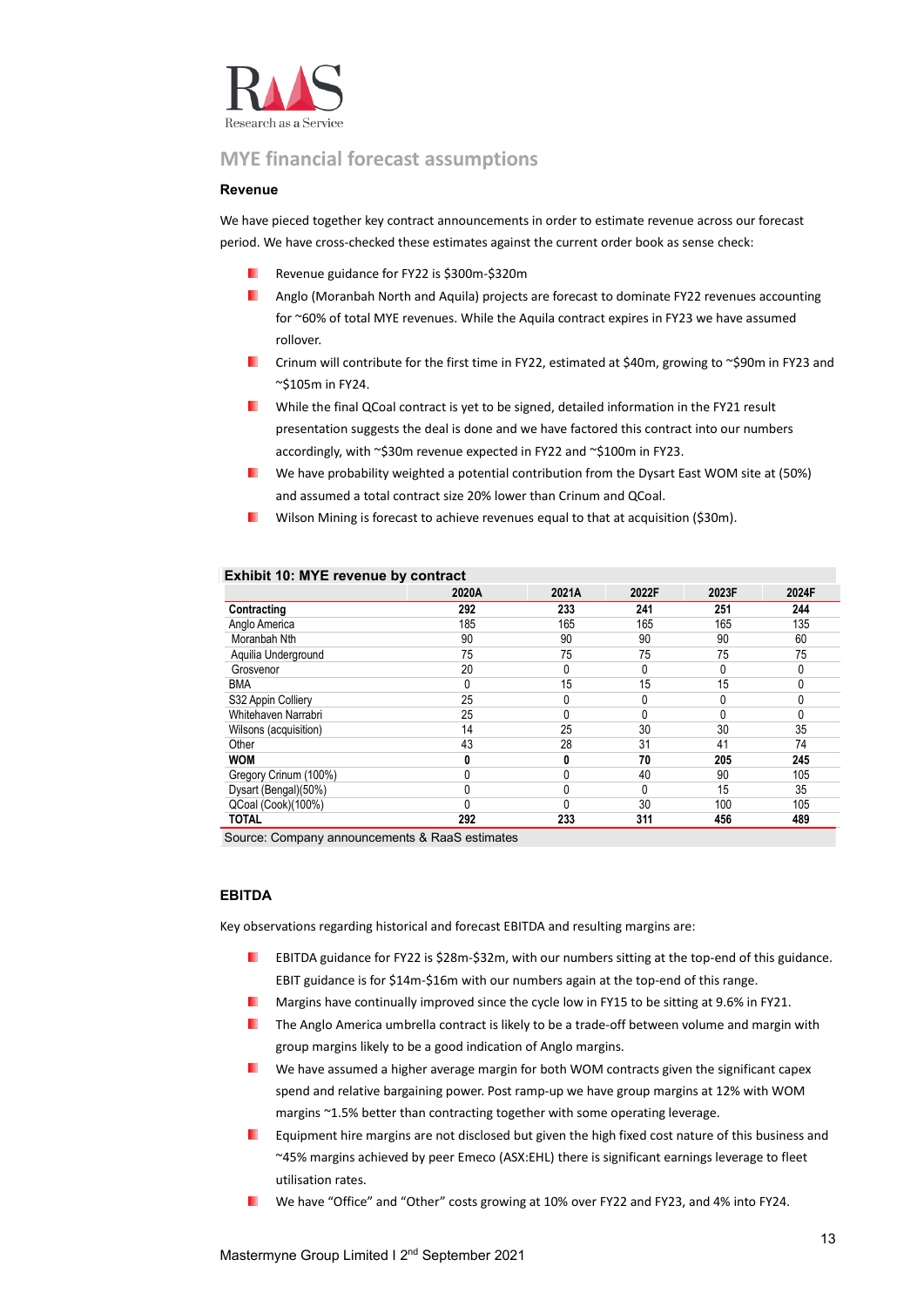

#### **Exhibit 11: MYE EBITDA margin history & forecast**



Source: Company financials & RaaS estimates

#### **Exhibit 12: MYE divisional earnings forecasts**

| 2020A | 2021A | 2022F | 2023F | 2024F |
|-------|-------|-------|-------|-------|
| 292.7 | 233.1 | 311.1 | 456.2 | 489.4 |
| 271.2 | 213.9 | 220.0 | 228.0 | 220.0 |
| 0.0   | 0.0   | 70.0  | 205.0 | 245.0 |
| 21.4  | 19.2  | 21.1  | 23.2  | 24.4  |
|       |       |       |       |       |
| 264.0 | 210.8 | 279.5 | 402.4 | 430.8 |
| 28.6  | 22.3  | 31.6  | 53.8  | 58.6  |
| 9.8%  | 9.6%  | 10.2% | 11.8% | 12.0% |
|       |       |       |       |       |
| 11.1  | 12.5  | 16.1  | 19.9  | 20.4  |
| 17.5  | 9.7   | 15.5  | 33.9  | 38.1  |
| 0.8   | 1.1   | 1.0   | 1.2   | 1.1   |
| 5.1   | 2.8   | 4.4   | 9.8   | 11.1  |
| 0.0   | 0.0   | 0.0   | 0.0   | 0.0   |
| 11.7  | 5.9   | 10.2  | 22.9  | 25.9  |
|       |       |       |       |       |

Source: Company financials & RaaS estimates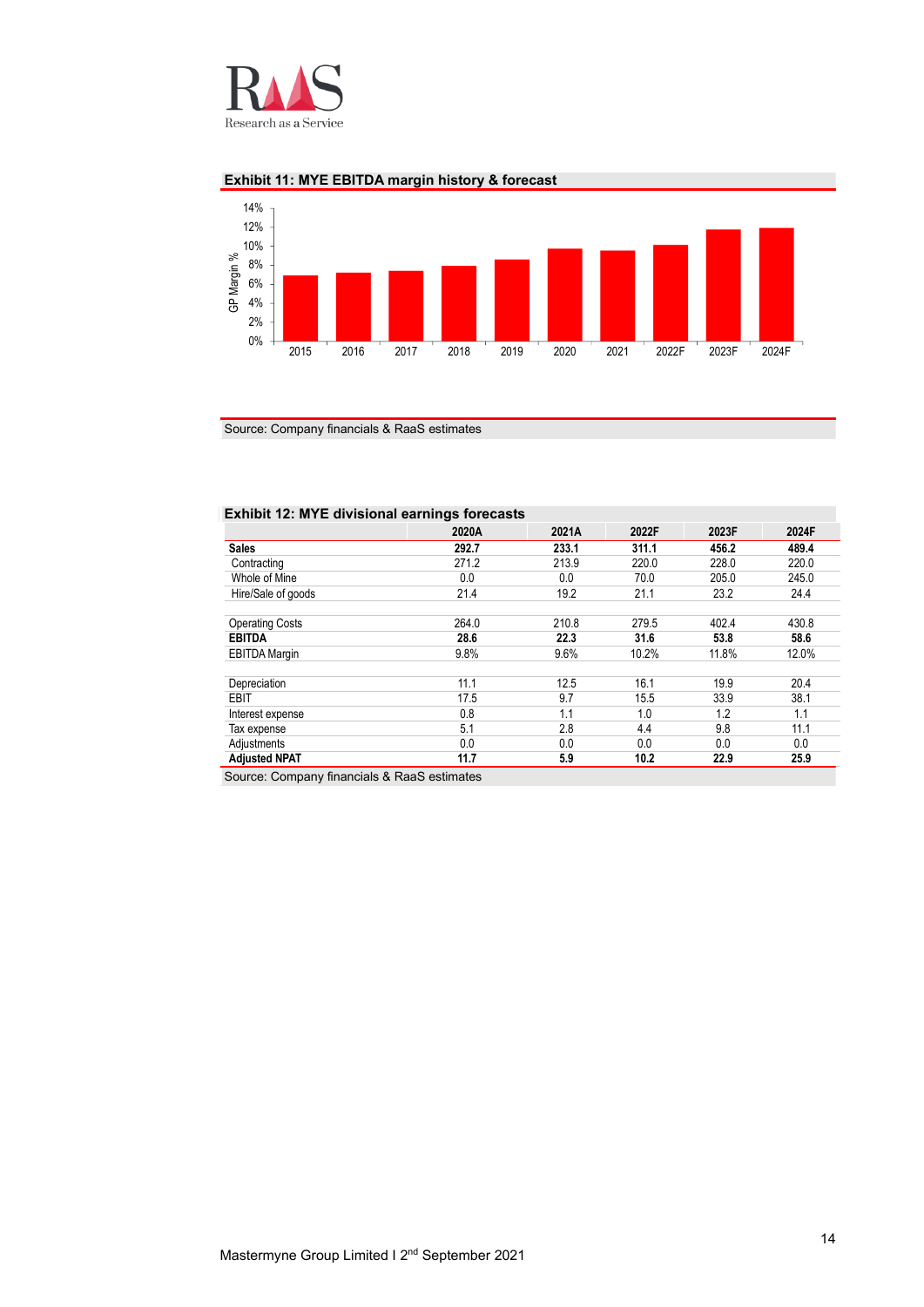

#### **Other Financial Commentary**

#### **Balance sheet**

FY21 finished the year with  $$19.3m$  net cash, which includes a hire purchase agreement of ~5m. This has and will continue to provide the group with considerable financial flexibility for new contract wins and/or acquisition.

There are \$20.2m or \$0.19/share in excess franking credits on the balance sheet that may be used for capital management purposes.

Working capital has improved as a % of sales from 17% in FY17 to 10% in FY21 on the back of a significant improvement in receivables management. Inventories relative to sales are very modest.

There was \$22.9m (\$0.21/share) in property, plant and equipment on the balance sheet at June 2021, mainly equipment for hire in contracts, but this will almost double in FY22 on the back of capex spend for the new WOM contracts.

#### **Cash flow**

Capex reflects the purchase of plant and equipment for use in contracts. It is a little lumpy in nature given the cost and timing of machinery purchase but has averaged between 2.8% and 4.7% of sales in recent years. FY22 and FY23 spend is expected to be 7%-9% of sales as the company gears up for the WOM contracts. Medium term we have an ongoing spend equal to 3.0% of sales.

We have assumed a performance payment for Wilsons Mining is achieved in relation to FY22 EBITDA targets, and the \$4.0m payment is spread across FY22 (\$1.8m and FY23 (\$2.2m).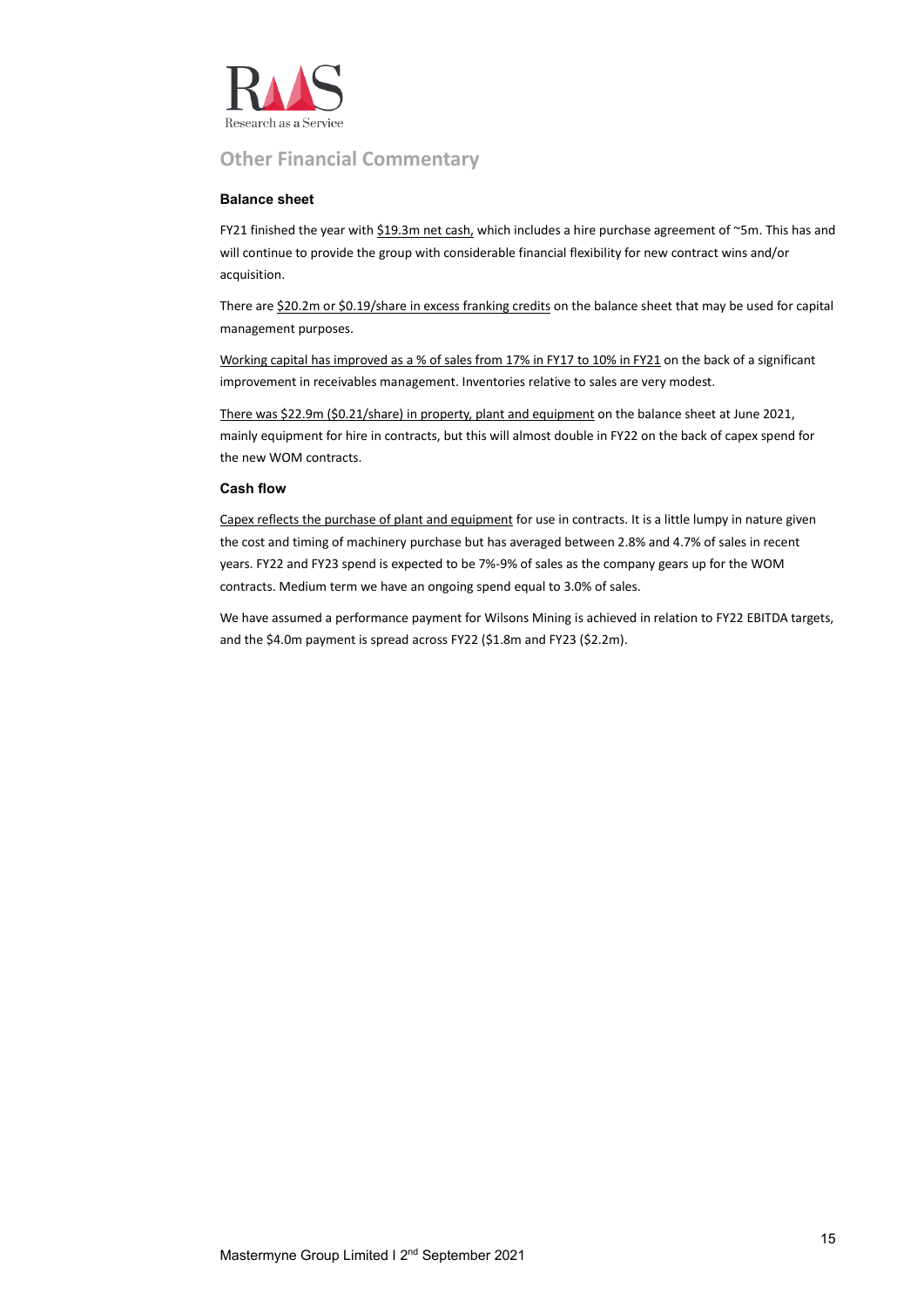

#### <span id="page-15-0"></span>**Peer Comparison**

Our assessed peer group for MYE rely on a mix of human resources and consumables to deliver services, typically under contract, mostly on a fixed rate basis and predominantly across the mining services space. These companies are people heavy and rely on the efficient management & utilisation of these people to deliver contracted outcomes and derive an acceptable return.

We have only included companies under A\$1bn market cap, with most under \$500m. A brief summary of selected peers is listed below.

**Service Stream (SSM:ASX)**. A provider of essential network services to the telecommunications and utility sectors. The group has >2,200 employees and access to >3,000 contractors.

FY21 revenue was \$804m, split ~60% telecommunications (mainly NBN) and ~40% utilities. In July 2021 SSM announced the acquisition of Lendlease Services for \$310m enterprise value (6.9x EBITDA pre-synergies), adding a further \$800m in revenue and bringing complementary (Telco and Utilities) and new (transport infrastructure, mainly roads) to the portfolio and increasing employee numbers to ~5,000.

**Macmahon (MAH:ASX)**. A contract miner offering a comprehensive range of services across Australia and Southeast Asia, predominantly across Surface (75%), Underground (22%) and Mining Support (3%).

MAH has a cornerstone contract in Indonesia until FY31 with AMNT (the Batu Hijau Copper mine) which represented 23% of FY21 revenue, while most other clients and projects are in Australia, particularly Gold.

**Licopodium (LYL:ASX)**. Provides engineering, construction and asset management solutions operating across the resources, infrastructure and industrial processes sectors. The group specialises in complex, multidisciplinary projects through the provision of feasibility studies and advisory services with offices in Australia, South Africa, Canada and the Philippines.

In FY21 resources represented 87% of group revenue while Africa represented 62% of revenue by Geography and Australia 26%.

**GR Engineering (GNG:ASX)**. An engineering design and construction contractor specialising in fixed price engineering design and construction services to the resources and mineral processing industry.

Projects are predominantly Australia based and announced regularly to the market. FY21 revenue was \$393m, well up on the \$220m delivered in FY20. Guidance for FY22 if for \$440-\$460m.

**MACA Limited (MLD:ASX)**. The largest contract miner in WA with a diversified offering that extends across mining, crushing, civil infrastructure and SMP.

Post acquiring Mining West from Downer (ASX:DOW) in February 2021 MLD employs over 3,000 people and has over 500 major fleet items including Dump Trucks, Excavators and Surface Drills. The group has significant client diversity (largest client is 13% of FY22 work in hand) with commodity exposure concentrated around Gold and Iron Ore.

**NRW Holdings (NWH:ASX)**. Is a diverse contractor across Mining (~45% revenue), Civil (38%), Drill & Blast (7%) and Minerals, Energy & Technology (10%). The group recent acquired Primero Group, providing further capabilities in construction and EPC capabilities.

NWH is the largest peer by market cap at \$850m with forecast revenue in FY22 of ~\$2.5bn.

**DDH1 (DDH:ASX)**. Is a mineral drilling company with ~100 rigs generating and ~1,000 employees that generated \$945m in revenue over FY21 across predominantly Gold (~60%) and Iron Ore (~18%) clients.

The group has only recently listed (March 2021), having been a private equity roll-up including Strike and Ranger drilling.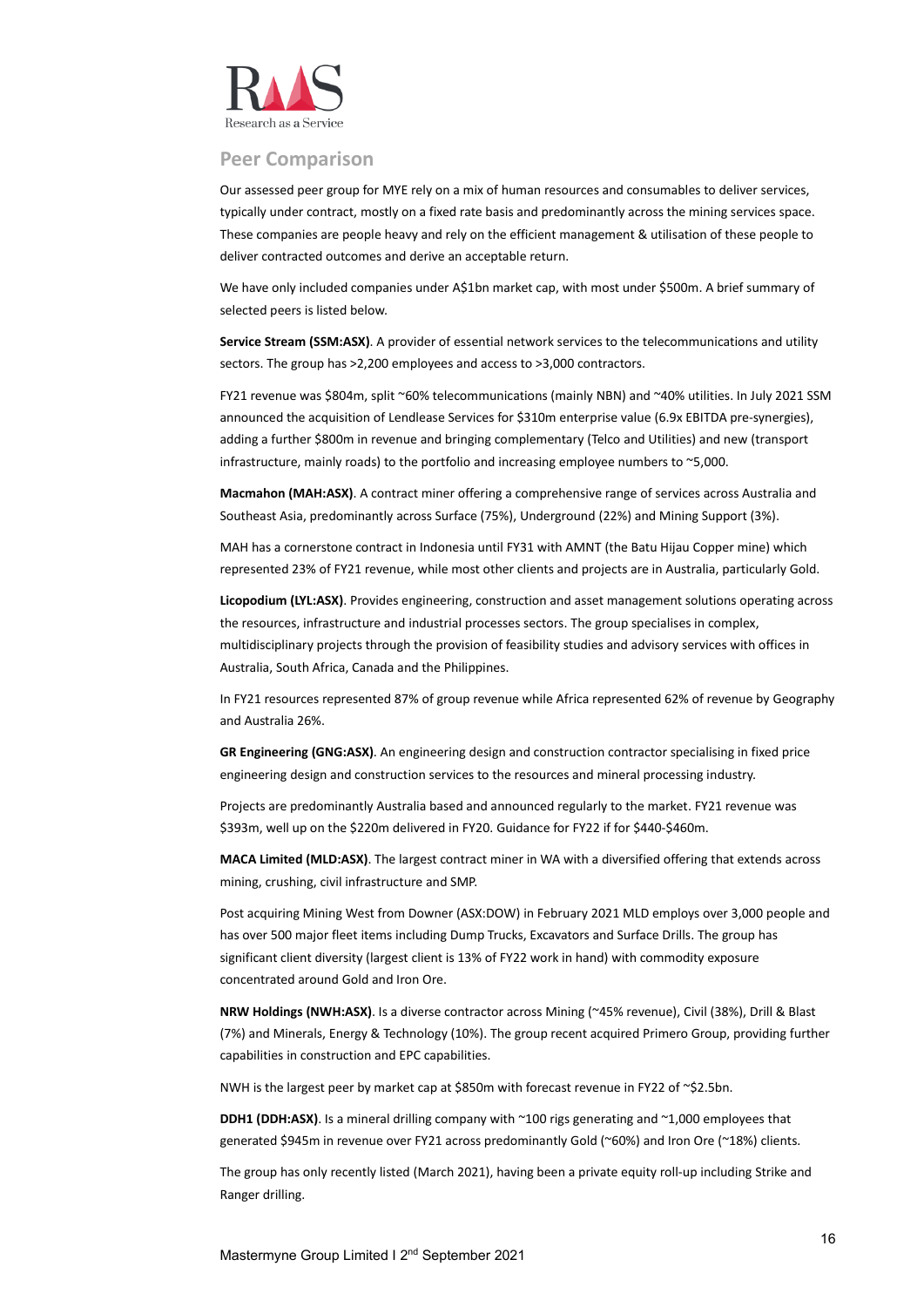

**Mitchell Services (MSV:ASX)**. Is a mineral drilling company with 96 rigs generating \$191m in revenue over FY21 predominantly across Coking Coal (~45%) and Gold (~35%) clients.

The group is predominantly East Coast based with ~70% of revenue in QLD and 15% NT.

**BSA Limited (BSA:ASX)**. One of Australia's leading providers of technical services and field solutions to the Communications & Utilities (CUI) and Property (APS) sectors. The group has over 1,200 employees and access to >2,000 skilled field workers.

In FY21 the revenue split between CUI and APS was even, and key contracts included NBN, Telstra and Foxtel.

**Emeco Holdings (EHL:ASX)**. Is leading provider of earthmoving equipment rental and maintenance services to the Australian mining industry, be it fully maintained, or customer maintained.

The group has >1,000 production and ancillary vehicles supported by a network of workshops and proprietary EOS technology to manage capacity utilisation.

The table below summarises the peer group financials for FY22. The highlighted stocks represent the four highest rated stocks according to our relative matrix and are key to our relative valuation approach.

| <b>Company Name</b>   | <b>Ticker</b> | <b>Share</b><br>price (cps) | <b>Mkt Cap</b><br>(A\$m) | FY21 Net<br><b>Debt</b><br>(A\$m) | <b>FY22(f)</b><br><b>EBITDA</b><br>(A\$m) | <b>FY22(f)</b><br><b>Sales</b><br>(A\$m) | <b>EBITDA %</b> | Workina<br><b>Capital/Sales</b> | EV/<br><b>EBITDA</b><br>(x) | EV/<br>EBIT(x) |
|-----------------------|---------------|-----------------------------|--------------------------|-----------------------------------|-------------------------------------------|------------------------------------------|-----------------|---------------------------------|-----------------------------|----------------|
| <b>NRW Holdings</b>   | <b>NWH</b>    | 1.91                        | 858                      | 88.7                              | 293.0                                     | 2.450                                    | 12.0%           | 6.0%                            | 3.2                         | 6.3            |
| Emeco Holdings        | <b>EHL</b>    | 1.13                        | 615                      | 225.0                             | 259.0                                     | 690                                      | 37.5%           | 4.9%                            | 3.2                         | 6.4            |
| Macmahon              | <b>MAH</b>    | 0.23                        | 495                      | 130.3                             | 254.0                                     | 1.450                                    | 17.5%           | 7.2%                            | 2.5                         | 6.3            |
| Service Stream #*     | <b>SSM</b>    | 0.84                        | 517                      | 128.0                             | 122.0                                     | 1,350                                    | 9.0%            | $-6.2%$                         | 5.3                         | 7.7            |
| DDH <sub>1</sub>      | DDH           | 1.13                        | 387                      | $-14.5$                           | 79.0                                      | 315                                      | 25.1%           | 18.0%                           | 4.7                         | 6.9            |
| <b>MACA Limited</b>   | MLD           | 0.85                        | 290                      | 180.0                             | 172.2                                     | 1400                                     | 12.3%           | 7.1%                            | 2.7                         | 6.2            |
| <b>GR</b> Engineering | <b>GNG</b>    | 1.89                        | 293                      | $-76.9$                           | 41.6                                      | 450                                      | 9.2%            | $-3.0%$                         | 5.2                         | 5.6            |
| Licopodium            | LYL           | 4.71                        | 187                      | $-76.8$                           | 26.5                                      | 165                                      | 16.1%           | 13.8%                           | 4.2                         | 5.1            |
| <b>BSA Limited</b>    | <b>BSA</b>    | 0.31                        | 134                      | $-12.0$                           | 22.8                                      | 430                                      | 5.3%            | 1.7%                            | 5.4                         | 8.8            |
| Mitchell Services #   | <b>MSV</b>    | 0.45                        | 100                      | 24.4                              | 42.0                                      | 210                                      | 20.0%           | 6.4%                            | 3.0                         | 6.2            |
| <b>AVERAGE</b>        |               |                             | 388                      | 59.6                              |                                           |                                          | 16.4%           | 5.6%                            | 3.9                         | 6.6            |
| Top-4 rated Average   |               |                             |                          |                                   |                                           |                                          |                 |                                 | 4.6                         | 7.4            |
| Mastermyne            | <b>MYE</b>    | 0.96                        | 103                      | $-19.5$                           | 31.6                                      | 311                                      | 10.2%           | 9.6%                            | 2.6                         | 5.4            |

#### **Exhibit 13: Peer Group financial comparison – FY22 metrics**

Sources: Company financials, Thompson Reuters, RaaS estimates # Debt adjustments made for post June-30 events \* Pro forma

Looking at selected peer group FY22 metrics we would highlight MYE has:

- **The equal lowest market cap of the group at just over \$100m**
- . Has lower than average EBITDA margins and higher than average WC/sales
- ٠. Is trading at a 33% EV/EBITDA and 18% EV/EBIT discount to the peer average
- ٠. Is trading at a 40% EV/EBITDA and 27% EV/EBIT discount to our top-4 rated peers
- ٠. FY22 has limited contribution n from the WOM contracts relative to the full year run rate.

#### <span id="page-16-0"></span>**Peer group relative multiple valuation**

Given the number of comparable ASX listed peers, their extensive listed track record and analyst coverage, we prefer a relative multiple valuation approach for MYE. To establish the appropriate "relative" (premium or discount) we have used our (7) variable matrix with (4) qualitative and (3) quantitative measures. Our analysis suggests MYE deserves a premium to the peer group, so our reference multiple is the average of the highest rated four stocks in our assessed peer group.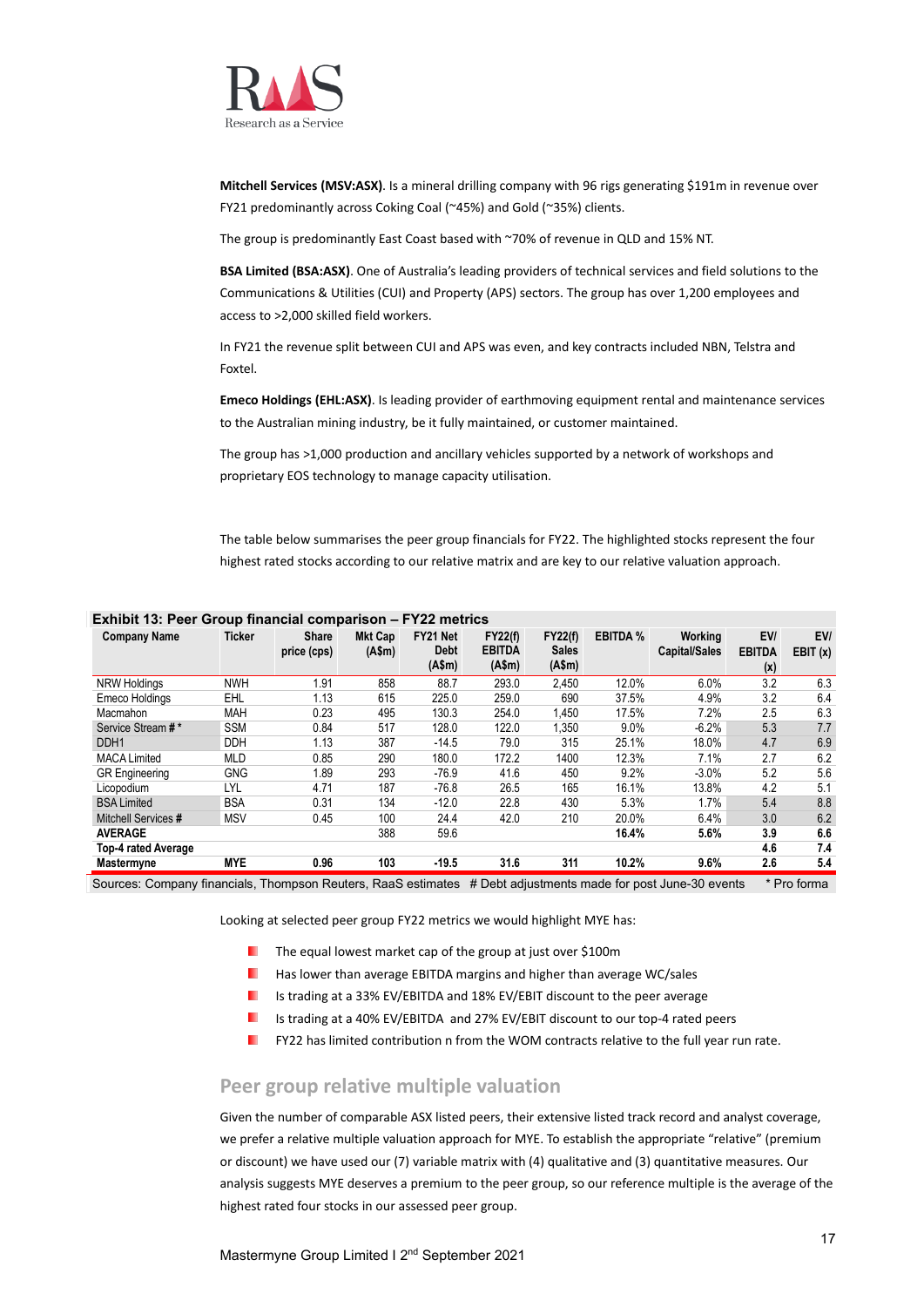

Based on FY22 metrics this equates to an EV/EBIT multiple of 7.4x and EV/EBITDA of 4.6x. We apply these multiples to MYE's FY23 metrics (including a net debt position) as this year is more reflective of ongoing earnings under the recently won WOM contracts. The resulting valuation translates to \$2.25/share for MYE using a 50% weighting of each multiple. We have not valued excess franking credits which currently equate to \$0.19c/share.

|                  |                                           | Exhibit 14: MTE valuation under various scenarios |                                |        |                              |
|------------------|-------------------------------------------|---------------------------------------------------|--------------------------------|--------|------------------------------|
|                  | <b>MYE</b><br>Peer Average<br>@0.96c/FY22 |                                                   | Top-4 rated *<br>Top rated     |        | <b>Comments</b>              |
| <b>EV/EBIT</b>   |                                           |                                                   |                                |        |                              |
| <b>Multiple</b>  | 5.4x                                      | 6.6x                                              | 7.4x                           | 8.8x   |                              |
| <b>FY22</b>      | \$0.96                                    | \$0.85                                            | \$1.01                         | \$1.07 |                              |
| <b>FY23</b>      | \$1.62                                    | \$2.00                                            | \$2.25                         | \$2.70 |                              |
| <b>EV/EBITDA</b> |                                           |                                                   |                                |        |                              |
| <b>Multiple</b>  | 2.6x                                      | 3.9x                                              | 4.6x                           | 5.4x   |                              |
| <b>FY22</b>      | \$0.96                                    | \$1.33                                            | \$1.55                         | \$1.78 |                              |
| FY23             | \$1.20                                    | \$1.90                                            | \$2.25                         | \$2.65 |                              |
| Blended (50%)    |                                           |                                                   |                                |        |                              |
| <b>FY22</b>      | \$0.96                                    | \$1.09                                            | \$1.28                         | \$1.43 | Not reflective on MYE upside |
| FY23             | \$1.41                                    | \$1.95                                            | \$2.25                         | \$2.68 | Selected year for valuation  |
|                  |                                           |                                                   | $*$ $0011$ $001$ $0111$ $1011$ |        |                              |

#### **Exhibit 14: MYE valuation under various scenarios**

Source: Company financials & RaaS estimates \* SSM, BSA, DDH, MSV

#### <span id="page-17-0"></span>**DCF valuation**

To cross check our relative multiple assumptions we have constructed a DCF valuation for MYE. Using the assumptions listed below we derive a DCF valuation of \$1.85/share or A\$197m enterprise value:

- MYE experiences two EBIT declines over the forecast period .
- ٠. Terminal EBIT is 25% below that forecast for FY23
- Terminal growth rate of 2.2% ш
- ш Sustainable EBITDA margin of 7.2%;
- ٠. Longer-term working capital to sales of 10.0%
- ٠. Longer-term capex to sales of 3.0%
- ٠ No acquisitions or material hard rock contracts forecast.

#### **Exhibit 15: MYE Base Case DCF valuation**

| <b>Parameters</b>               | <b>Outcome</b>   |
|---------------------------------|------------------|
| Discount Rate / WACC            | 10%              |
| Beta                            | 1.1x             |
| Terminal growth rate assumption | 2.2%             |
|                                 |                  |
| Sum of PV                       | \$87.8m          |
| PV of terminal Value            | \$90.0m          |
| PV of Enterprise                | \$177.8m         |
| Debt (Cash)                     | $-$19.5$         |
| Net Value - Shareholder         | \$197.3m         |
| No of shares on issue           | 107 <sub>m</sub> |
| <b>NPV</b>                      | \$1.85           |
|                                 |                  |

Source: RaaS estimates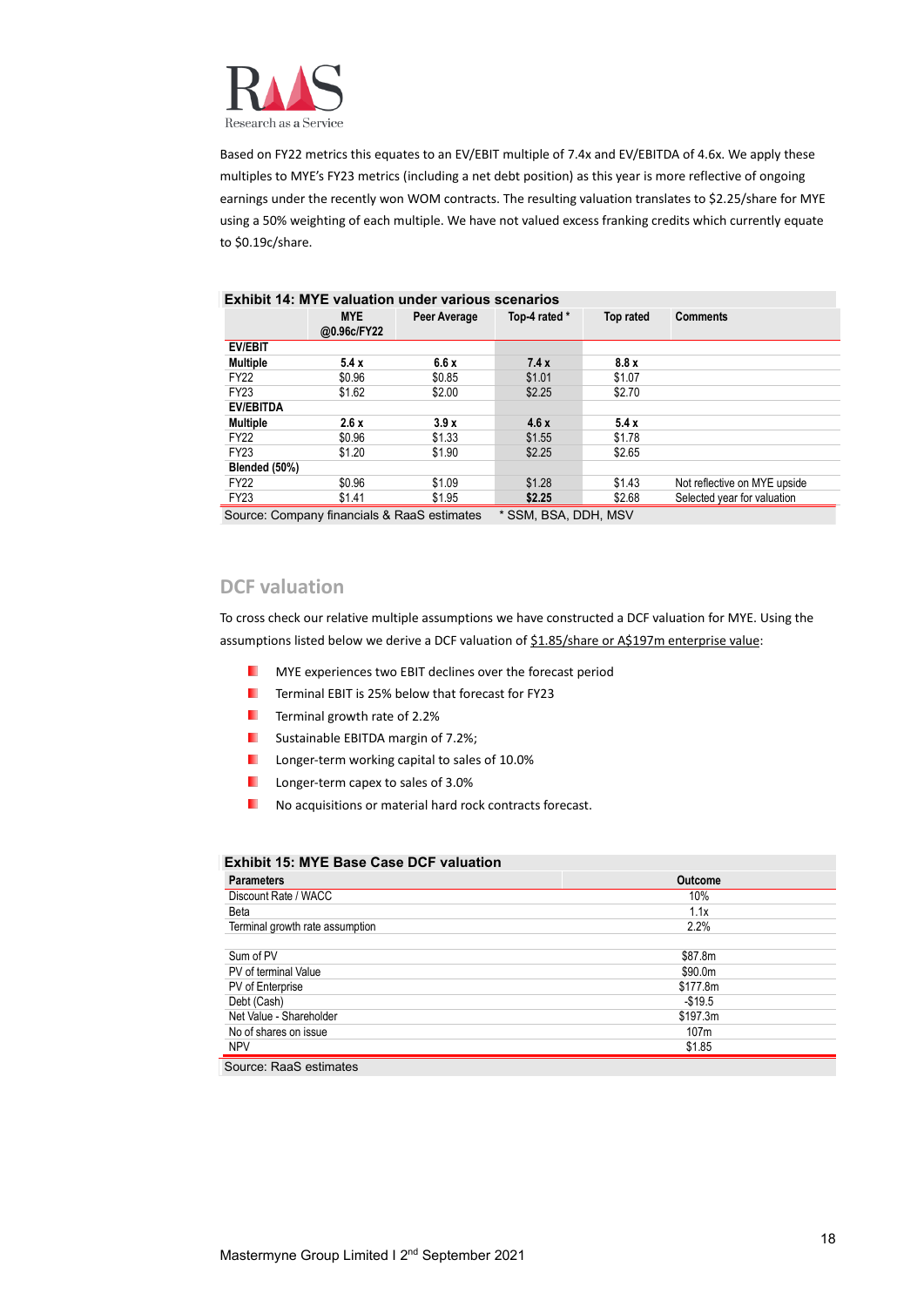

#### <span id="page-18-0"></span>**SWOT analysis**

The strengths and opportunities for MYE outweigh the weaknesses and threats in our view and can be summarised below.

| Exhibit 16: Strengths, Weaknesses, Opportunities, Threats |                                                          |
|-----------------------------------------------------------|----------------------------------------------------------|
| <b>Strengths</b>                                          | <b>Opportunities</b>                                     |
| Market leader in underground/Metallurgical coal services  | Deliver on WOM Gregory Crinum contract                   |
| Long-term relationships with mining majors                | Secure further WOM contracts from current relationships  |
| Strong balance sheet                                      | Improve contract structure of WOM vs Umbrella agreements |
| Equipment ownership for use in contracts                  | Migrate skill sets into other hard rock commodities      |
| Increasingly diversified revenue stream                   | Diversify client exposure                                |
|                                                           |                                                          |
| Weaknesses                                                | <b>Threats</b>                                           |
| Heavily exposed to one commodity (Metallurgical coal)     | Acceleration of decarbonising stell making process       |
| Currently highly exposed to one client (Anglo America)    | Sustained weakness in Metallurgical coal prices          |
| ESG perception of "coal"                                  |                                                          |
| Source: RaaS analysis                                     |                                                          |

Mastermyne Group Limited I 2<sup>nd</sup> September 2021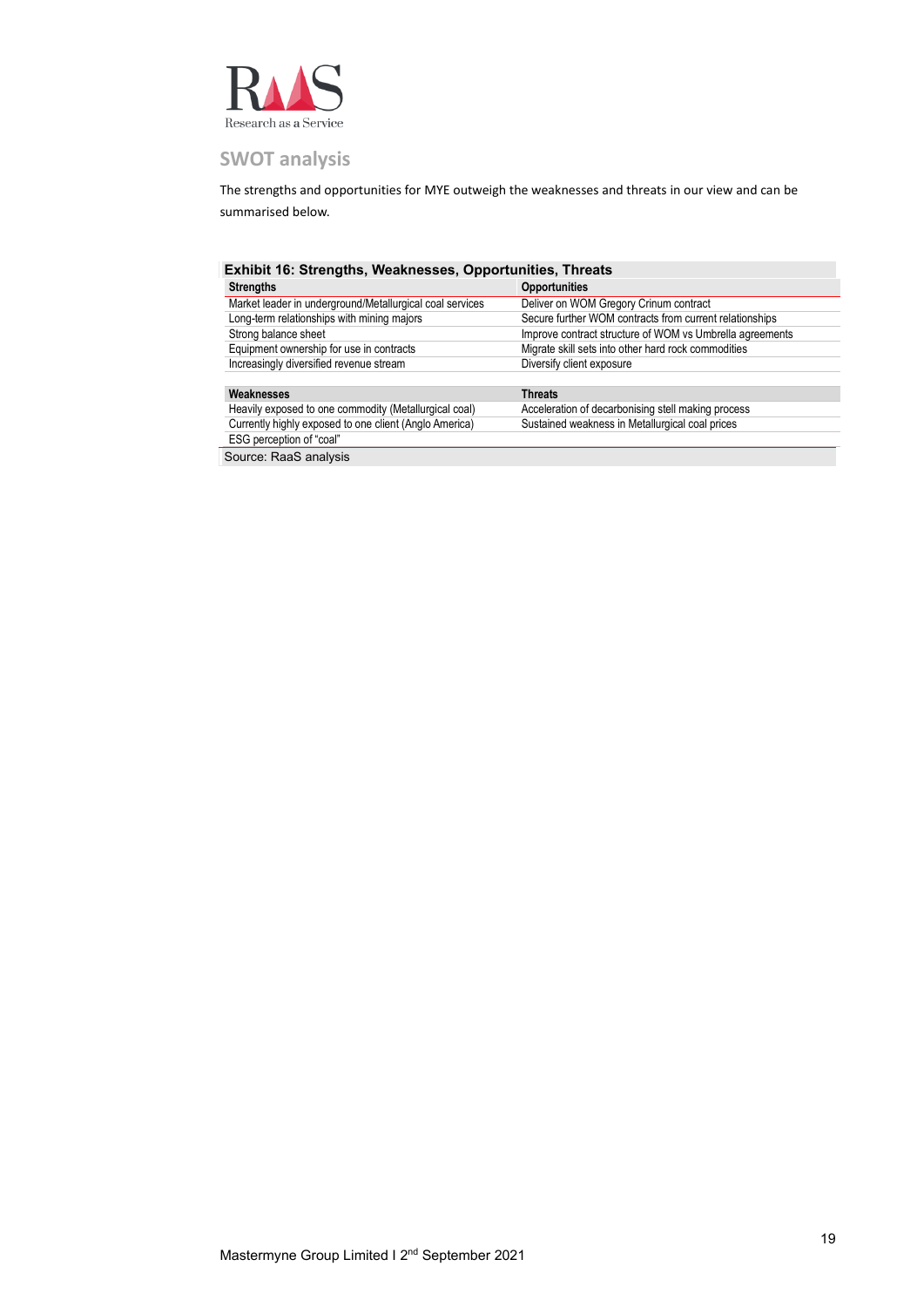

#### <span id="page-19-0"></span>**Board and management Directors**

**Mr Colin Bloomfield, non-Executive Chairman**. Starting as an underground miner himself, Colin spent 27 years with BHP Billiton which included 8-years as President of Illawarra Coal, and the Vice President Health Safety and Environment and Project Director for the BHP Billiton merger.

**Mr Anthony Caruso, Managing Director**. Joined Mastermyne in 2005 and has overseen the growth, development and listing of MYE.

Tony has worked for >30-years in a number of senior management positions for contracting services across major underground mining projects in NSW and QLD.

**Mr Andrew Watts, Non-Executive Director.** Co-founder of Mastermyne in 1996 and from 1996 to 2005 was responsible for all aspects of Mastermyne's operations until the appointment of Anthony Caruso.

**Mr Gabriel Meena, Non-Executive Director**. An executive with >30-years' experience in the steel, mining and stevedoring industries. Gabriel's most recent role was GM of Operations with Patrick Terminals. Prior to this Gabriel held roles as General Manager for Mills & Coating for Bluescope Steel and General Manager for a number of mines at BHP Collieries'.

**Ms Julie Whitcombe, Non-Executive Director**. Currently GM Strategy & Development for CleanCo, a Government Owned Corporation focused on the development and supply of firmed renewable energy for Queensland customers. Prior to her current role Julie held leadership roles including CEO of RDO Australia, an industrial and agricultural equipment dealer and 9-years as part of the executive team of Senex Energy, an ASX-listed oil & gas company.

#### **Management**

**Mr Brett Maff, Chief Financial Officer.** Brett has over 20 years' experience in senior financial and executive roles in the mining resources and mining services industries. Brett has also worked on mine sites during the construction and operations throughout his career

**Ms Vivienne Gayton, Executive GM, HR**. Joined Mastermyne in 2010 after holding management roles in a number of organisations. Responsible for all aspects of HR, organisational development, industrial relations, governance and HR strategy.

**Mr David Sykes, Executive GM, Strategy & Growth**. David has worked across a number of underground coal operations including Moranbah North, Dartbrook and Central Colliery in roles including Mine Manager and SSE/General Manager.

**Mr Paul Green, Executive GM, Mining Queensland**. Paul commenced his role in March 2020 having been well known to the Mastermyne business and comes with over 25-years of experience in operational management, strategic development and organisational change roles in the Australian coal mining industry.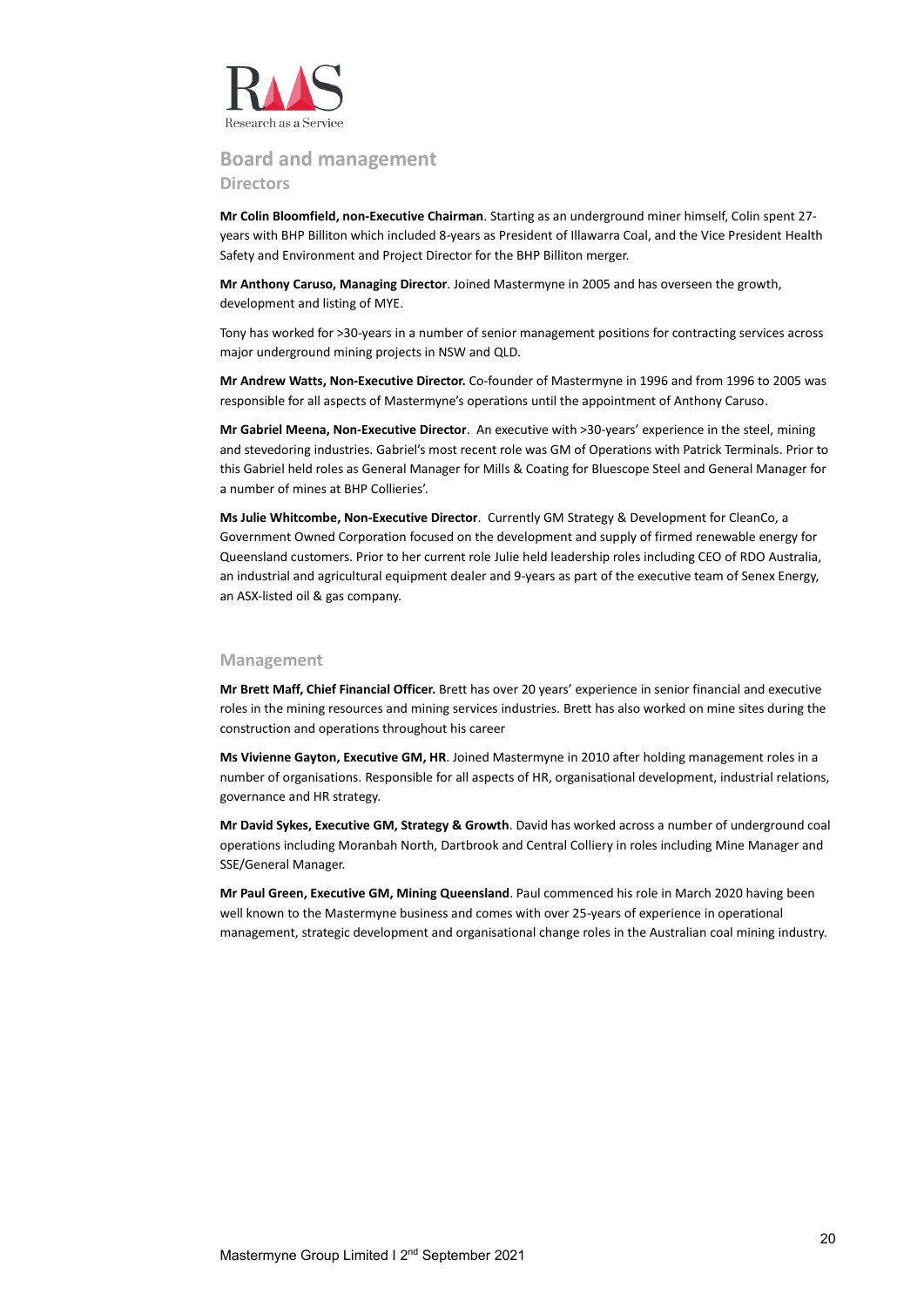

#### **Exhibit 17: Financial Year Financial Summary**

| Mastermyne Group (MYE.AX)      |              |              |        |        |        | Share price (September 1 2021)            |        |              |              |          | A\$          | 0.960        |
|--------------------------------|--------------|--------------|--------|--------|--------|-------------------------------------------|--------|--------------|--------------|----------|--------------|--------------|
| Profit and Loss (A\$m)         |              |              |        |        |        | Interim (A\$m)                            | H120   | H220         | H121         | H221     | <b>H122F</b> | <b>H222F</b> |
| Y/E 30 June                    | <b>FY20A</b> | <b>FY21A</b> | FY22F  | FY23F  |        | FY24F Revenue                             | 136.4  | 156.3        | 110.9        | 122.2    | 139.0        | 172.1        |
| Revenue                        | 292.7        | 233.1        | 311.1  | 456.2  | 489.4  | <b>EBITDA</b>                             | 11.4   | 17.2         | 9.8          | 12.5     | 12.9         | 18.7         |
| Gross profit                   | 35.3         | 30.4         | 41.6   | 64.8   |        | 70.0 EBIT                                 | 6.6    | 11.0         | 3.4          | 6.3      | 5.4          | 10.1         |
| GP margin %                    | 12.1%        | 13.0%        | 13.4%  | 14.2%  |        | 14.3% NPAT (normalised)                   | 4.3    | 7.3          | 2.0          | 3.9      | 3.4          | 6.7          |
| <b>Underlying EBITDA</b>       | 28.6         | 22.3         | 31.6   | 53.8   |        | 58.6 Minorities                           | 0.0    | 0.0          | 0.0          | 0.0      | 0.0          | 0.0          |
| Depn                           | (11.1)       | (12.5)       | (16.1) | (19.9) |        | (20.4) NPAT (reported)                    | 4.3    | 7.3          | 2.0          | 3.9      | 3.4          | 6.7          |
| Amort                          | 0.0          | 0.0          | 0.0    | 0.0    |        | 0.0 EPS (normalised)                      | nm     | 0.070        | 0.018        | 0.037    | 0.032        | 0.063        |
| EBIT                           | 17.5         | 9.7          | 15.5   | 33.9   | 38.1   | EPS (reported)                            | nm     | 0.070        | 0.018        | 0.037    | 0.032        | 0.063        |
| Interest                       | (0.8)        | (1.1)        | (1.0)  | (1.2)  |        | (1.1) Dividend (cps)                      | 0.020  | 0.040        | 0.008        | 0.023    | 0.010        | 0.035        |
| Tax                            | (5.1)        | (2.8)        | (4.4)  | (9.8)  | (11.1) | Imputation                                | 100%   | 100%         | 100%         | 100%     | 100%         | 100%         |
| <b>NPAT</b>                    | 11.7         | 5.9          | 10.2   | 22.9   | 25.9   | Operating cash flow                       | na     | na           | na           | na       | na           | na           |
| Adjustments                    | 0.0          | 0.0          | 0.0    | 0.0    |        | 0.0 Free Cash flow                        | na     | na           | na           | na       | na           | na           |
| <b>Adjusted NPAT</b>           | 11.7         | 5.9          | 10.2   | 22.9   |        | 25.9 Divisionals                          | H120   | H220         | H121         | H221     | <b>H122F</b> | <b>H222F</b> |
| Abnormals (net)                | 0.0          | 0.0          | 0.0    | 0.0    |        | 0.0 Contracting                           | 126.1  | 145.2        | 102.0        | 111.9    | 104.3        | 115.7        |
| <b>NPAT</b> (reported)         | 11.7         | 5.9          | 10.2   | 22.9   | 25.9   | Whole of Mine                             | 0.0    | 0.0          | 0.0          | 0.0      | 25.0         | 45.0         |
| Cash flow (A\$m)               |              |              |        |        |        | Sale of Goods                             | 3.0    | 2.5          | 2.2          | 2.5      | 2.5          | 2.7          |
| Y/E 30 June                    | <b>FY20A</b> | <b>FY21A</b> | FY22F  | FY23F  |        | <b>FY24F</b> Machinery Hire               | 7.3    | 8.7          | 6.7          | 7.8      | 7.2          | 8.7          |
| EBITDA (inc cash rent)         | 25.6         | 15.6         | 24.6   | 46.7   |        | 51.3 Total Revenue                        | 136.4  | 156.3        | 110.9        | 122.2    | 139.0        | 172.1        |
| Interest                       | (0.8)        | (1.1)        | (1.0)  | (1.2)  |        | $(1.1)$ Gross profit                      | 15.8   | 19.5         | 13.8         | 16.6     | 18.2         | 23.4         |
| Tax                            | (5.5)        | (3.0)        | (4.4)  | (9.8)  |        | (11.1) Underlying GP Margin %             | 11.6%  | 12.5%        | 12.4%        | 13.6%    | 13.1%        | 13.6%        |
| Working capital/other          | 9.7          | 1.2          | (4.5)  | (11.0) | (0.2)  | <b>Operating Costs</b>                    |        |              |              |          |              |              |
| Operating cash flow            | 29.1         | 12.8         | 14.8   | 24.7   | 38.9   | Office                                    | 3.8    | 2.7          | 3.6          | 3.5      | 4.2          | 3.8          |
| Mtce capex                     | (6.0)        | (6.0)        | (7.0)  | (8.0)  | (8.0)  | Other                                     | 0.7    | 0.8          | 1.0          | 0.8      | 1.1          | 0.8          |
| Free cash flow                 | 23.1         | 6.8          | 7.8    | 16.7   | 30.9   | Other income                              | 0.2    | 1.2          | $0.7 -$      | 0.1      |              | $\omega$     |
| Growth capex                   | (2.3)        | (1.3)        | (31.0) | (12.0) | (14.7) | <b>Total costs</b>                        | 4.4    | 2.4          | 4.0          | 4.1      | 5.3          | 4.7          |
| (Acquisitions)/Disposals       | (3.8)        | 0.0          | (1.8)  | 0.0    | 0.0    |                                           |        |              |              |          |              |              |
| Other                          | 0.0          | 0.0          | 0.0    | 0.0    |        | 0.0 EBITDA                                | 11.4   | 17.2         | 9.8          | 12.5     | 12.9         | 18.7         |
| Cash flow pre financing        | 17.0         | 5.5          | (25.0) | 4.7    |        | 16.2 EBITDA margin %                      | 8.4%   | 11.0%        | 8.8%         | 10.3%    | 9.3%         | 10.9%        |
| Equity                         | 0.0          | 0.0          | 0.0    | 0.0    |        | 0.0 Margins, Leverage, Returns            |        | <b>FY20A</b> | <b>FY21A</b> | FY22F    | FY23F        | FY24F        |
| Debt                           | 0.0          | 0.0          | 10.0   | (5.0)  |        | (5.0) EBITDA margin %                     |        | 9.8%         | 9.6%         | 10.2%    | 11.8%        | 12.0%        |
| Net Dividends paid             | (6.1)        | (4.7)        | (3.5)  | (8.0)  |        | (11.8) EBIT margin %                      |        | 6.0%         | 4.2%         | 5.0%     | 7.4%         | 7.8%         |
| Net cash flow for year         | 10.9         | 0.8          | (18.5) | (8.3)  |        | (0.6) NPAT margin (pre significant items) |        | 4.0%         | 2.5%         | 3.3%     | 5.0%         | 5.3%         |
| Balance sheet (A\$m)           |              |              |        |        |        | Net Debt (Cash)                           |        | $-25.4$      | $-24.2$      | 4.1      | 1.7          | $-10.8$      |
| Y/E 30 June                    | <b>FY20A</b> | <b>FY21A</b> | FY22F  | FY23F  |        | FY24F Net debt/EBITDA (x)                 | (x)    | $-0.9x$      | $-1.1x$      | 0.1x     | 0.0 x        | $-0.2x$      |
| Cash                           | 25.4         | 24.4         | 5.9    | 3.3    |        | 10.8 ND/ND+Equity (%)                     | $(\%)$ | nm           | nm           | nm       | nm           | nm           |
| Accounts receivable            | 49.1         | 40.4         | 53.9   | 79.1   | 84.8   | EBIT interest cover (x)                   | (x)    | 0.0x         | 0.1x         | 0.1x     | 0.0x         | 0.0x         |
| Inventory                      | 6.3          | 6.4          | 8.6    | 12.6   |        | 13.5 ROA                                  |        | 25.5%        | 7.3%         | 10.9%    | 19.7%        | 19.5%        |
| Other current assets           | 0.0          | 1.2          | 0.0    | 0.0    |        | $0.0$ ROE                                 |        | 15.8%        | 7.8%         | 12.4%    | 23.7%        | 23.4%        |
| Total current assets           | 80.7         | 72.4         | 68.4   | 95.0   | 109.1  | <b>ROIC</b>                               |        | 11.4%        | 2.4%         | 8.8%     | 15.9%        | 14.1%        |
| PPE                            | 22.4         | 22.9         | 51.8   | 51.1   |        | 52.6 NTA (per share)                      |        | 0.59         | 0.59         | 0.65     | 0.79         | 0.92         |
| Goodwill                       | 12.2         | 12.3         | 12.3   | 12.3   | 12.3   | <b>Working capital</b>                    |        | 21.2         | 22.4         | 29.9     | 43.9         | 47.1         |
| Right of use asset             | 14.5         | 14.0         | 14.0   | 14.0   | 14.0   | WC/Sales (%)                              |        | 7.2%         | 9.6%         | 9.6%     | 9.6%         | 9.6%         |
| Deferred tax asset             | 7.9          | 7.5          | 7.5    | 7.5    |        | 7.5 Revenue growth                        |        | 29.7%        | $(20.4\%)$   | 33.5%    | 46.6%        | 7.3%         |
| Other                          | 0.0          | 0.0          | 1.8    | 8.2    |        | 6.8 EBIT growth pa                        |        | 49.6%        | (44.5%)      | 59.5%    | 118.4%       | 12.5%        |
| Total non current assets       | 57.0         | 56.8         | 87.5   | 93.1   |        | 93.3 Pricing                              |        | <b>FY20A</b> | <b>FY21A</b> | FY22F    | FY23F        | FY24F        |
| <b>Total Assets</b>            | 137.7        | 129.2        | 155.8  | 188.1  |        | 202.3 No of shares (y/e)                  | (m)    | 105.4        | 107.0        | 107.0    | 107.0        | 107.0        |
| Accounts payable               | 34.1         | 24.4         | 32.6   | 47.8   |        | 51.2 Weighted Av Dil Shares               | (m)    | 105.4        | 107.0        | 107.0    | 107.0        | 107.0        |
| Short term debt                | 0.0          | 0.2          | 0.0    | 0.0    | 0.0    |                                           |        |              |              |          |              |              |
| Provisions                     | 1.6          | 1.0          | 1.0    | 1.0    |        | 1.0 EPS Reported                          | cps    | 0.111        | 0.055        | 0.095    | 0.214        | 0.242        |
| Lease liabilities/other        | 14.9         | 18.5         | 20.5   | 27.6   |        | 29.3 EPS Normalised/Diluted               | cps    | 0.111        | 0.055        | 0.095    | 0.214        | 0.242        |
| Total current liabilities      | 50.6         | 44.2         | 54.1   | 76.4   |        | 81.6 EPS growth (norm/dil)                |        | 48%          | $-50%$       | 73%      | 125%         | 13%          |
| Long term debt                 | 0.0          | 0.0          | 10.0   | 5.0    |        | $0.0$ DPS                                 | cps    | 0.060        | 0.030        | 0.045    | 0.110        | 0.120        |
| Other non current liabs        | 13.1         | 9.9          | 9.9    | 9.9    |        | 9.9 DPS Growth                            |        | 50%          | $-50%$       | 50%      | 144%         | 9%           |
| Total long term liabilities    | 13.1         | 9.9          | 19.9   | 14.9   |        | 9.9 Dividend yield                        |        | 6.3%         | 3.1%         | 4.7%     | 11.5%        | 12.5%        |
| <b>Total Liabilities</b>       | 63.8         | 54.0         | 74.0   | 91.3   |        | 91.4 Dividend imputation                  |        | 30           | 30           | 30       | 30           | 31           |
| <b>Net Assets</b>              | 73.9         | 75.2         | 81.9   | 96.8   |        | 110.9 PE (x)                              |        | 8.7          | 17.5         | 10.1     | 4.5          | 4.0          |
|                                |              |              |        |        |        | PE market                                 |        | 18.0         | 18.0         | 18.0     | 18.0         | 18.0         |
| Share capital                  | 61.0         | 64.3         | 64.3   | 64.3   |        | 64.3 Premium/(discount)                   |        | (51.8%)      | (2.8%)       | (43.9%)  | $(75.1\%)$   | $(78.0\%)$   |
| Reserves                       | (19.8)       | (22.5)       | (22.5) | (22.5) |        | (22.5) EV/EBITDA                          |        | 2.6          | 3.5          | 3.4      | 1.9          | 1.6          |
| <b>Retained Earnings</b>       | 32.2         | 33.4         | 40.1   | 54.9   |        | 69.1 FCF/Share                            | cps    | 19.74        | 5.14         | $-21.71$ | 11.86        | 22.60        |
| Minorities                     | 0.5          | 0.0          | 0.0    | 0.0    |        | 0.0 Price/FCF share                       |        | 4.86         | 18.68        | $-4.42$  | 8.10         | 4.25         |
| <b>Total Shareholder funds</b> | 73.9         | 75.2         | 81.9   | 96.7   |        | 110.9 Free Cash flow Yield                |        | 20.2%        | 5.4%         | (22.6%)  | 12.4%        | 23.5%        |

Source: RaaS Advisory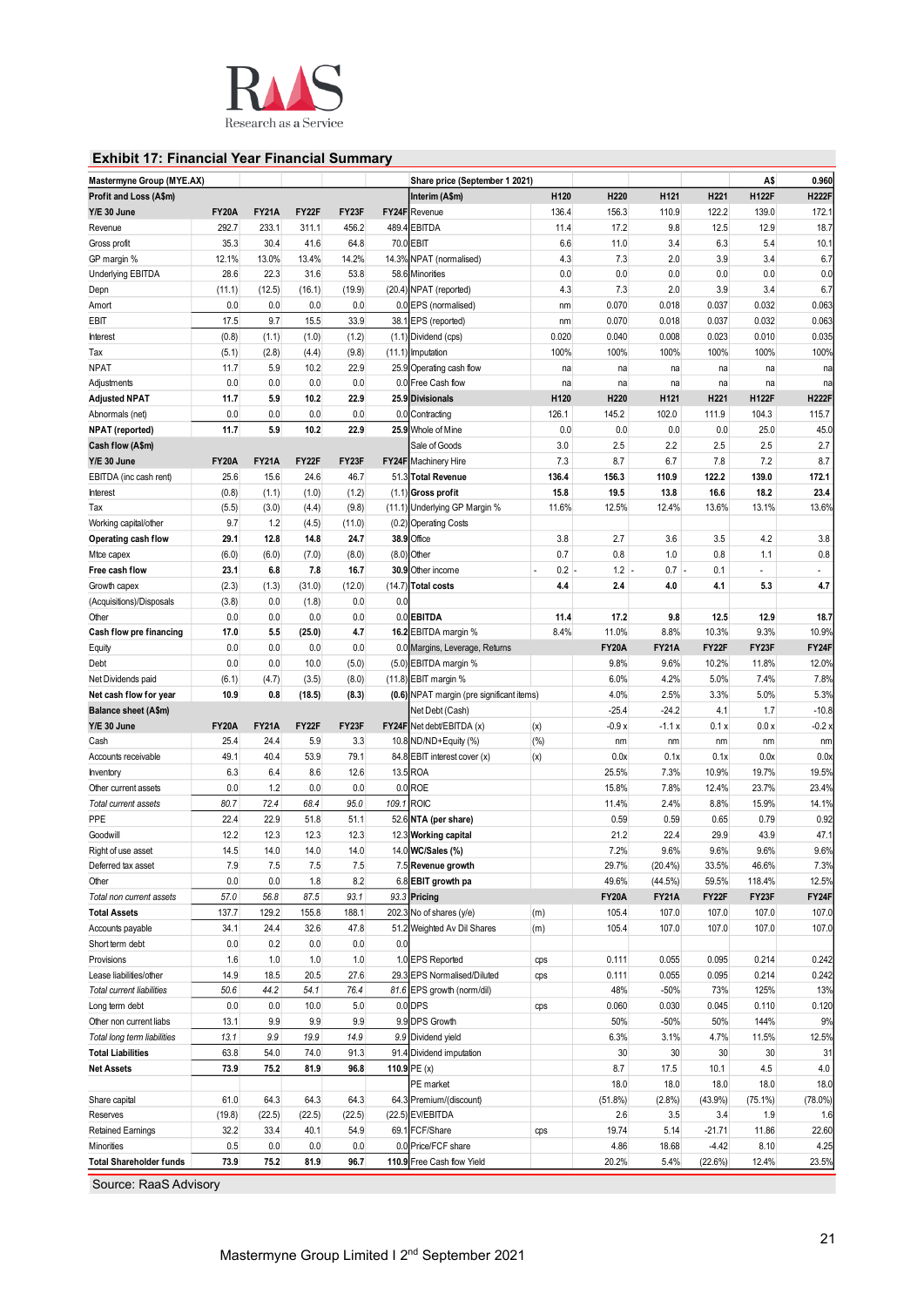

## FINANCIAL SERVICES GUIDE

**RaaS Advisory Pty Ltd**

#### **ABN 99 614 783 363**

#### **Corporate Authorised Representative, number 1248415**

**of**

## **BR SECURITIES AUSTRALIA PTY LTD ABN 92 168 734 530 AFSL 456663**

**Effective Date: 6 th May 2021**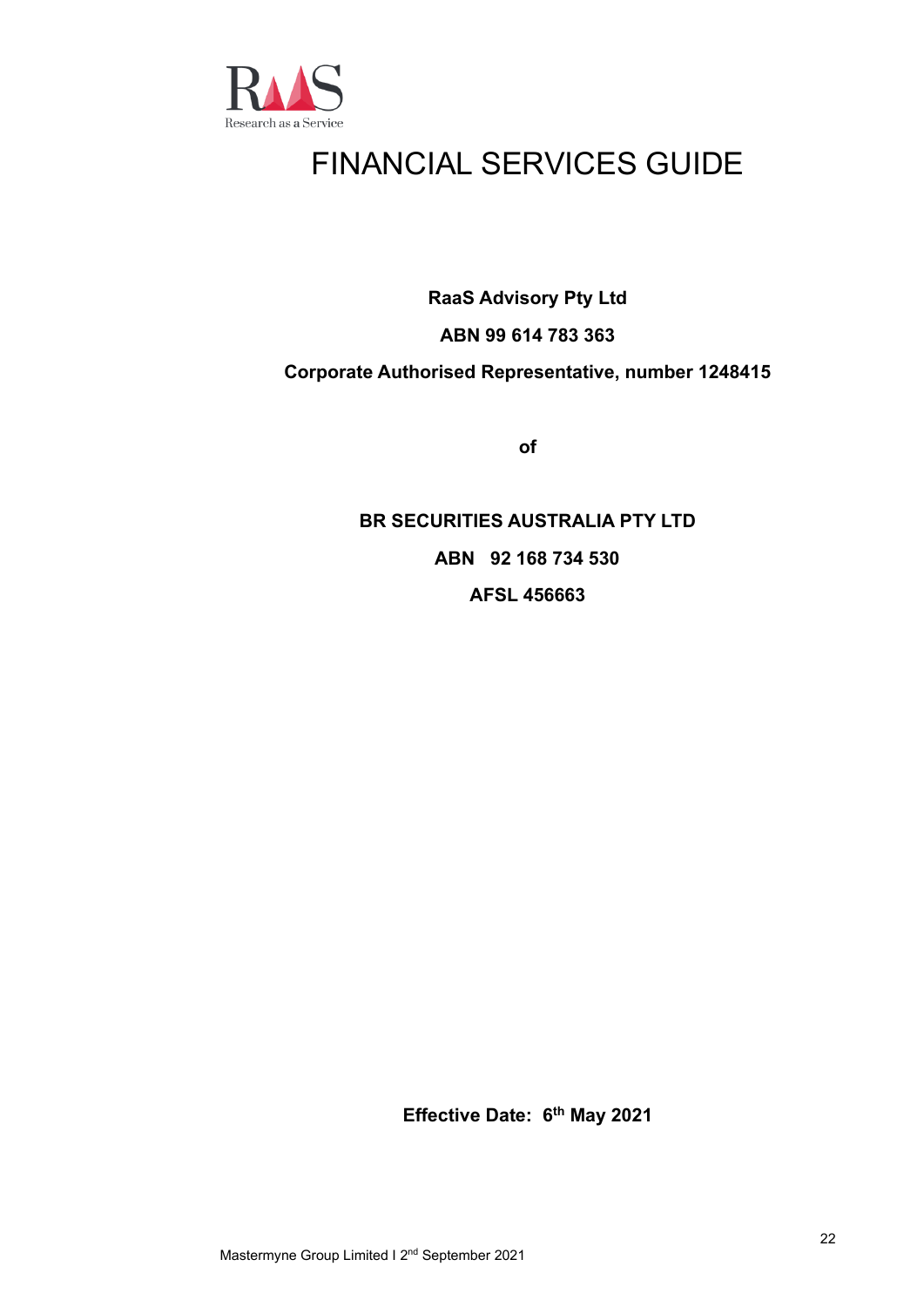

#### **About Us**

BR Securities Australia Pty Ltd (BR) is the holder of Australian Financial Services License ("AFSL") number 456663. RaaS Advisory Pty Ltd (RaaS) is an Authorised Representative (number 1248415) of BR. This Financial Service Guide (FSG) is designed to assist you in deciding whether to use RaaS's services and includes such things as

- who we are
- our services
- how we transact with you
- how we are paid, and
- complaint processes

Contact Details, BR and RaaS

BR Head Office: Suite 5GB, Level 5, 33 Queen Street, Brisbane, QLD, 4000 RaaS. 20 Halls Road Arcadia, NSW 2159 P: +61 414 354712

E: finola.burke@raasgroup.com

RaaS is the entity providing the authorised AFSL services to you as a retail or wholesale client.

#### **What Financial Services are we authorised to provide?** RaaS is authorised to

- provide general advice to retail and wholesale clients in relation to
	- Securities
- deal on behalf of retail and wholesale clients in relation to

**Securities** 

The distribution of this FSG by RaaS is authorized by BR.

#### **Our general advice service**

Please note that any advice given by RaaS is general advice, as the information or advice given will not take into account your particular objectives, financial situation or needs. You should, before acting on the advice, consider the appropriateness of the advice, having regard to your objectives, financial situation and needs. If our advice relates to the acquisition, or possible acquisition, of a particular financial product you should read any relevant Prospectus, Product Disclosure Statement or like instrument. As we only provide general advice we will not be providing a Statement of Advice. We will provide you with recommendations on securities

#### **Our dealing service**

RaaS can arrange for you to invest in securities issued under a prospectus by firstly sending you the offer document and then assisting you fill out the application from if needed.

#### **How are we paid?**

RaaS earns fees for producing research reports. Sometimes these fees are from companies for producing research reports and/or a financial model. When the fee is derived from a company, this is clearly highlighted on the front page of the report and in the disclaimers and disclosures section of the report. We may also receive a fee for our dealing service, from the company issuing the securities.

#### **Associations and Relationships**

BR, RaaS, its directors and related parties have no associations or relationships with any product issuers other than when advising retail clients to invest in managed funds when the managers of these funds may also be clients of BR. RaaS's representatives may from time to time deal in or otherwise have a financial interest in financial products recommended to you but any material ownership will be disclosed to you when relevant advice is provided.

#### **Complaints**

If you have a complaint about our service you should contact your representative and tell them about your complaint. The representative will follow BR's internal dispute resolution policy, which includes sending you a copy of the policy when required to. If you aren't satisfied with an outcome, you may contact AFCA, see below. BR is a member of the Australian Financial Complaints Authority (AFCA). AFCA provide fair and independent financial services complaint resolution that is free to consumers.

Website[: www.afca.org.au;](about:blank) Email[: info@afca.org.au;](about:blank) Telephone: 1800931678 (free call)

In writing to: Australian Financial Complaints Authority, GPO Box 3, Melbourne, VIC, 3001.

#### **Professional Indemnity Insurance**

BR has in place Professional Indemnity Insurance which satisfies the requirements for compensation under s912B of the Corporations Act and that covers our authorized representatives.